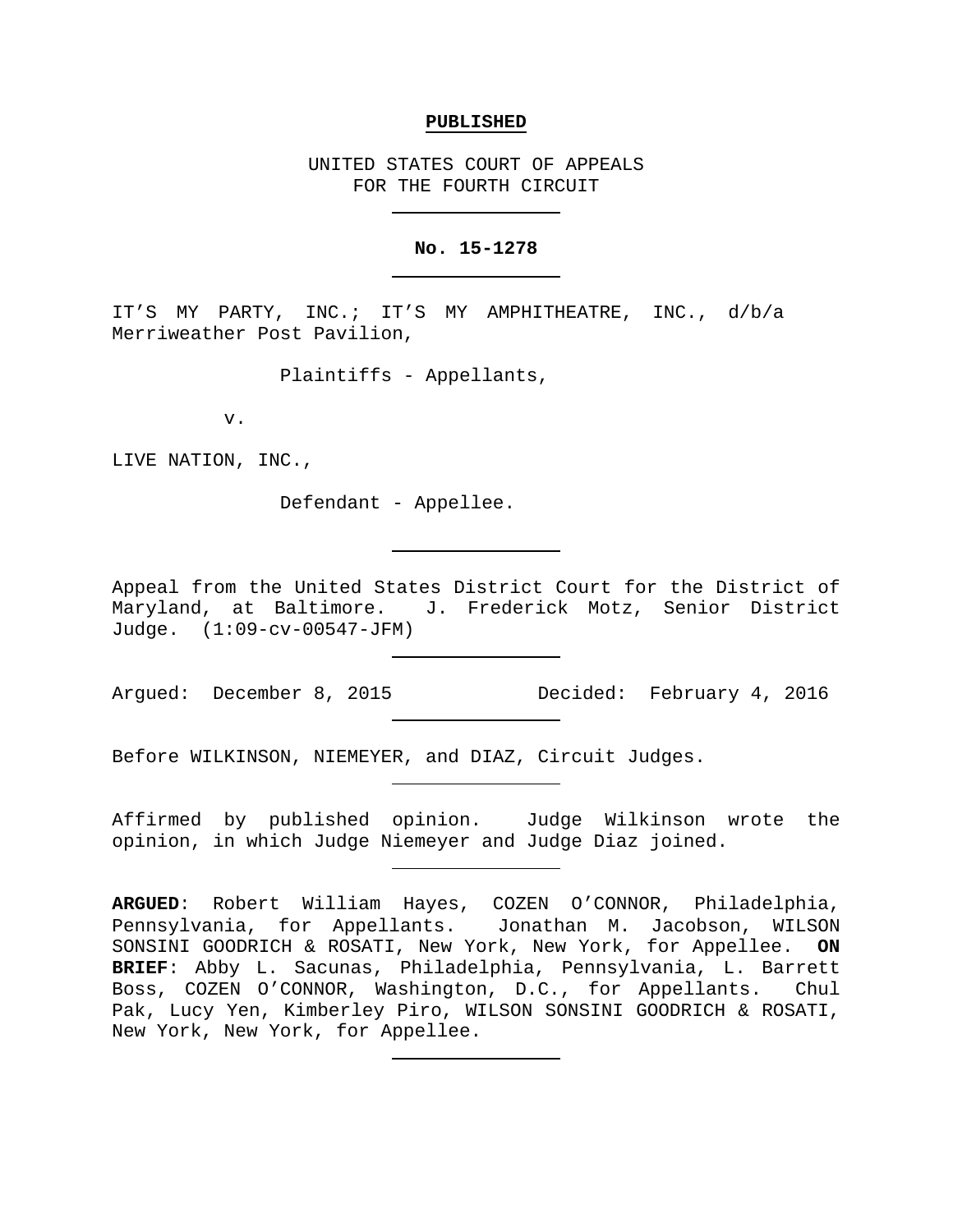WILKINSON, Circuit Judge:

Plaintiff It's My Party, Inc. (IMP) contends that defendant Live Nation, Inc. (LN) has violated the Sherman Antitrust Act by engaging in monopolization, tying arrangements, and exclusive dealing in the music concert industry. The district court granted summary judgment to defendant LN. Because plaintiff has failed to define the relevant markets or to demonstrate any anticompetitive conduct, we affirm.

# I.

### A.

IMP and LN are competitors in the live music industry. Both promote concert tours and operate concert venues, but they differ in geographic reach. Plaintiff IMP is a regional player that promotes concerts and works with venues in the Washington, DC and Baltimore, MD area. Defendant LN is a national promoter that provides services to artists throughout the country. It owns, leases, or holds exclusive booking rights at venues across the United States. LN has expanded over time by acquiring other concert promoters as well as Ticketmaster, a major ticket sales and distribution company.

In addition to promoting concerts, IMP and LN both operate outdoor amphitheaters. IMP manages and operates Merriweather Post Pavilion in Columbia, Maryland, and LN owns Nissan Pavilion (now called Jiffy Lube Live) in Bristow, Virginia. Merriweather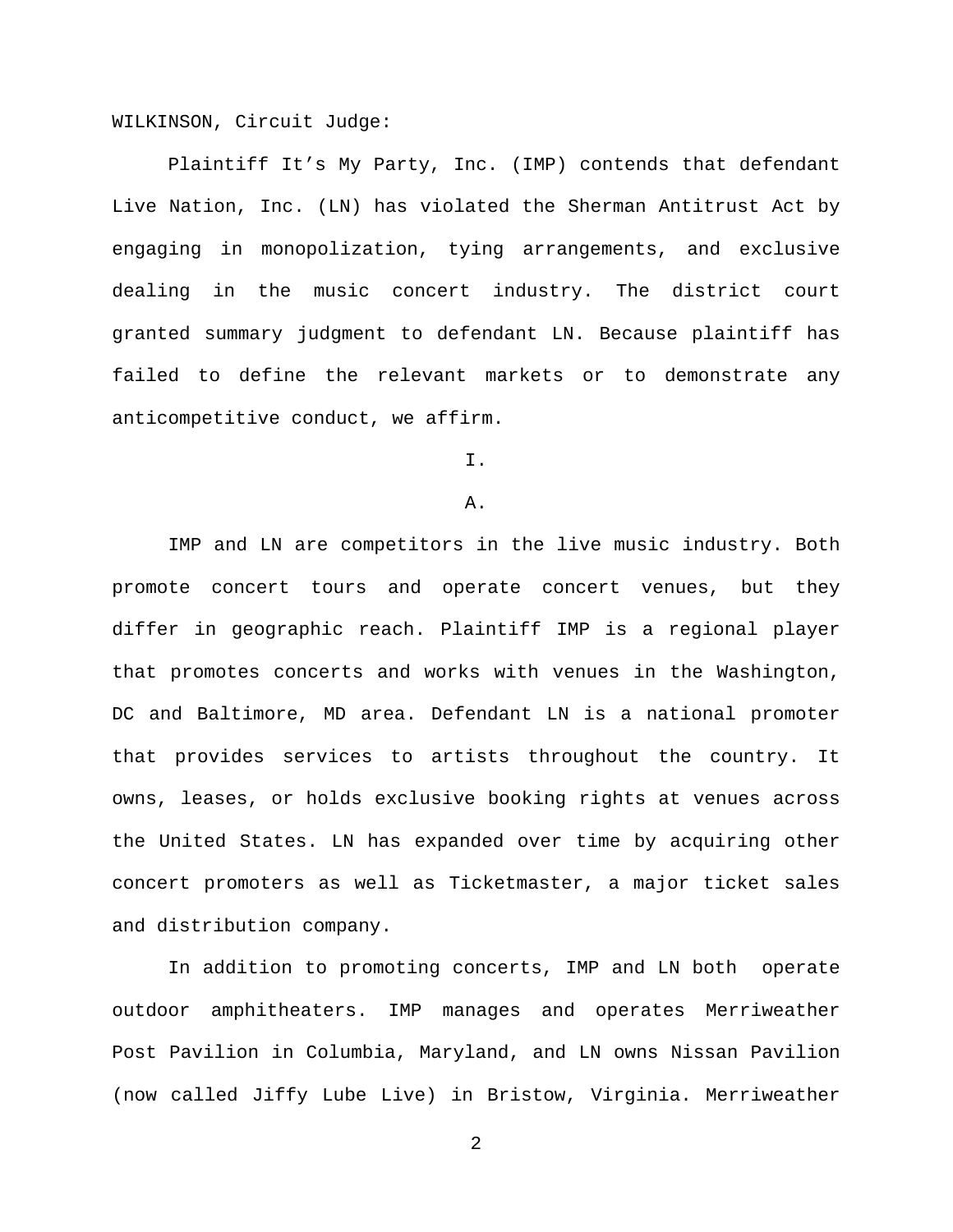has a seating capacity of roughly 19,000 with 5,000 fixed seats, while Nissan has a capacity for 25,000 with 10,000 fixed seats. Concert venues range in size from small clubs with a capacity of about 1,000 to sports stadiums seating over 60,000.

Artists select venues based on their capacity, revenue potential, and the option of playing outdoors. The Washington-Baltimore area has a number of concert venues other than Merriweather and Nissan. Among the other venues are the Filene Center at Wolf Trap (7,000 person amphitheater), the First Mariner Arena (14,000 person arena), the Patriot Center (10,000 person arena), the Pier Six Pavilion (4,200 person amphitheater), and the Verizon Center (19,000 person arena). J.A. 1516. Notwithstanding the abundance of options, Merriweather has more than held its own. Between 2006 and 2012, it hosted an impressive line-up of prominent artists, including Bob Dylan, John Legend, Maroon 5, Nickelback, Nine Inch Nails, Sheryl Crow, Taylor Swift, The Black Eyed Peas, and The Fray. J.A. 827-40.

The basics of the music concert industry are easily described. IMP and LN compete for the business of artists, vying to promote their concerts and showcase them in their venues. Promoters, in negotiation with artists, work on financing concerts, arranging dates and locations, securing venues, and advertising. In terms of compensation, the artist typically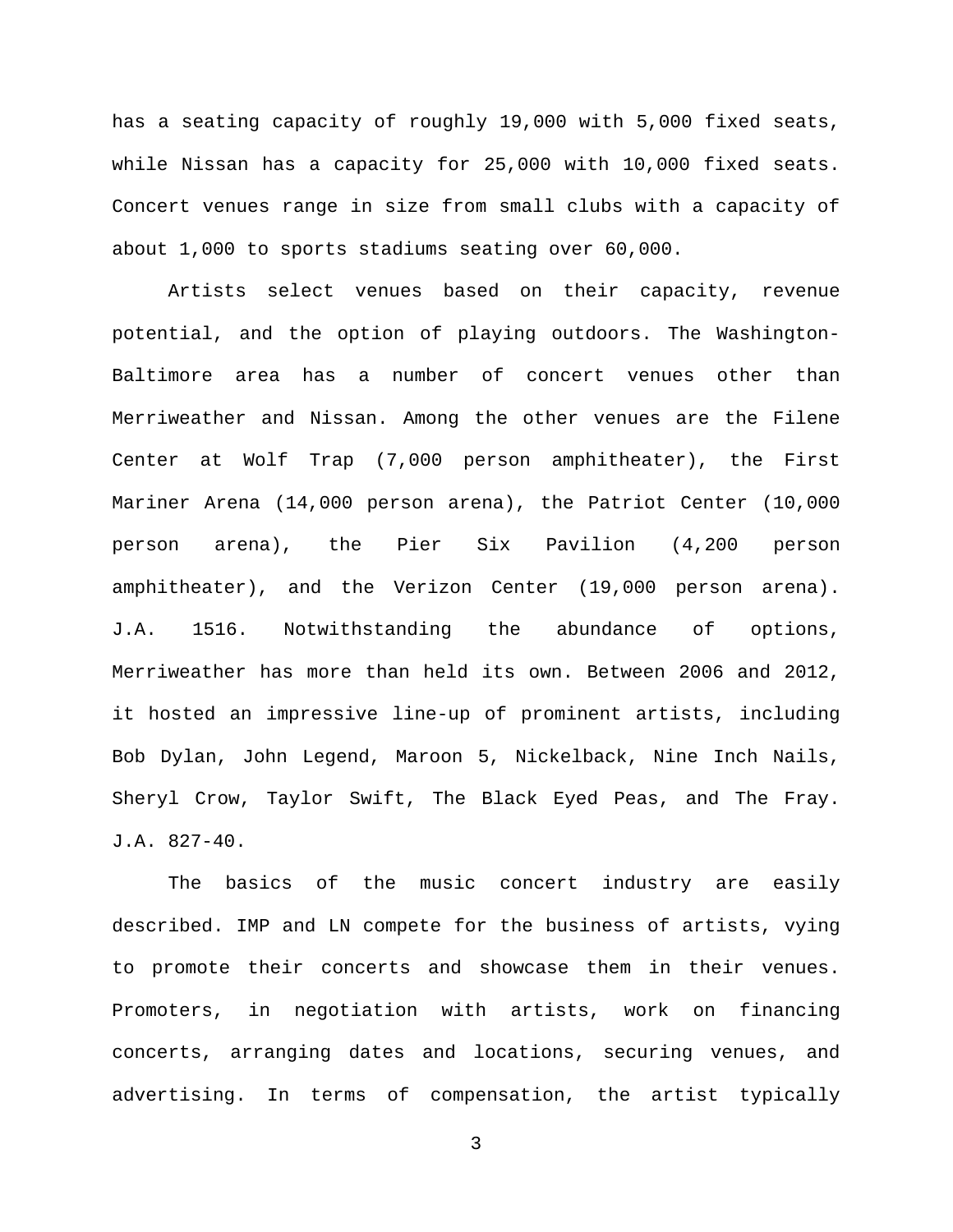receives either a minimum guaranteed payment or an agreed-upon percentage of the gross ticket sales.

Artists have two main options for organizing the individual concerts that make up their tours. One approach is to use a different local promoter for each location and secure venues through the promoters. Alternatively, an artist can work with a national promoter such as LN for most or all of the tour. The two options frequently offer different modes of compensation. "Artists who contract with one or a few national promoters to organize their tours often receive a guaranteed payment from the promoter based on the number of shows organized by that promoter. Artists who contract 'locally' and book with several promoters in various parts of the country will often receive instead a percentage of the gross ticket sales from each concert." It's My Party, Inc. v. Live Nat., Inc., 88 F. Supp. 3d 475, 481 (D. Md. 2015).

#### B.

IMP was dissatisfied with the workings of the industry as described above. Plaintiff brought suit on March 5, 2009, alleging that LN had violated § 1 and § 2 of the Sherman Act and parallel Maryland antitrust law through monopolization, tying arrangements, and exclusive dealing. The result of LN's conduct, claims IMP, was the foreclosure of competition in the concert promotion and venue markets. The district court denied LN's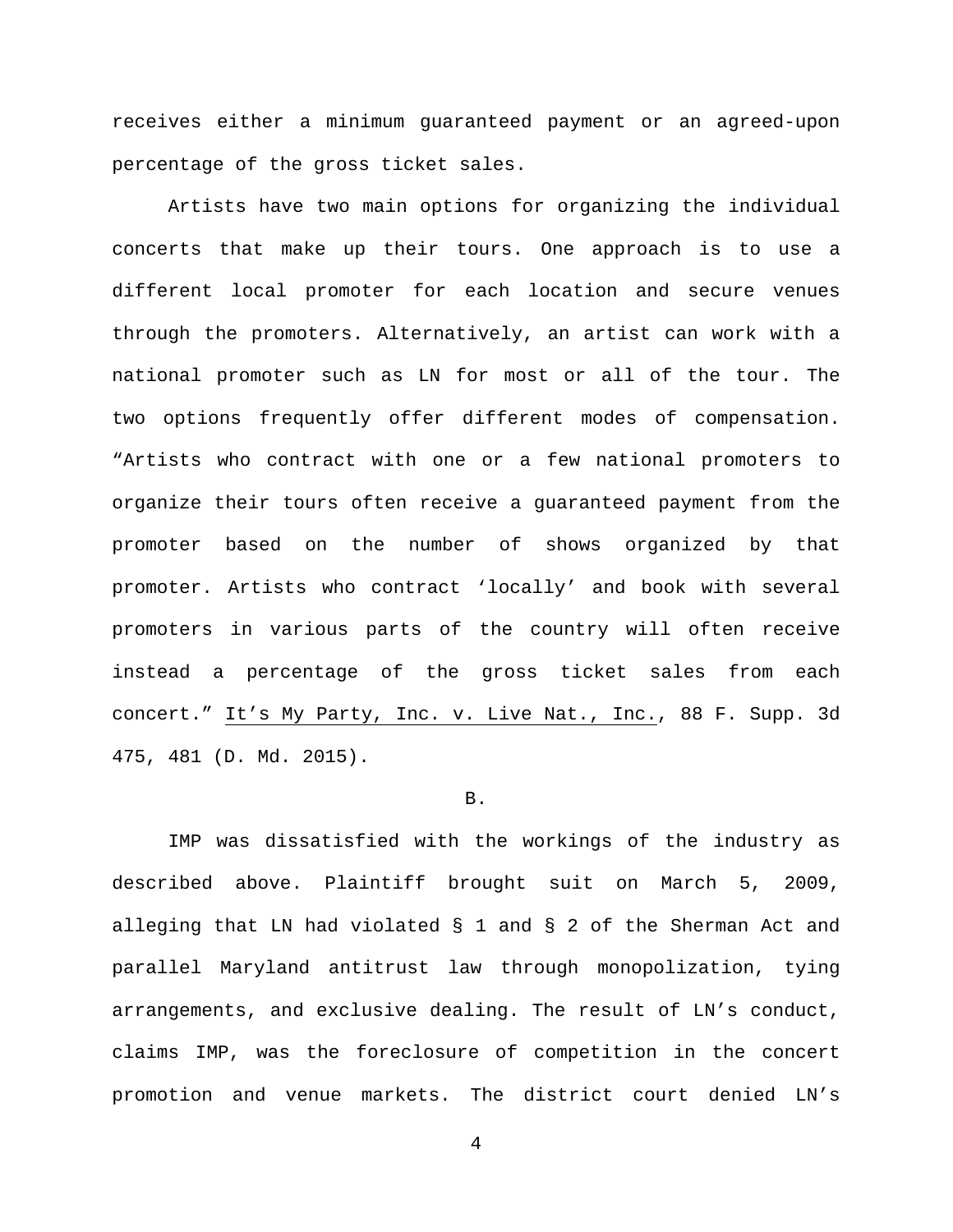motion to dismiss in July 2009 and an initial motion for summary judgment without prejudice in August 2012. Following briefing and argument, the court granted summary judgment in LN's favor in February 2015.

In a careful opinion, the district court declined to adopt IMP's definition of the promotion market and excluded the portion of its expert analysis defining the venue market. It's My Party, 88 F. Supp. 3d at 485-88, 490-92. The trial court also found insufficient evidence that LN had engaged in monopolization, tying, or any other anticompetitive behavior. Plaintiff's state law claims were deemed to fall in tandem with its federal ones. IMP now appeals.

Our standard of review is well settled. Summary judgment is justified if "there is no genuine dispute as to any material fact and the movant is entitled to judgment as a matter of law." Fed. R. Civ. P. 56(a). "In reviewing a motion for summary judgment, the court must 'draw any permissible inference from the underlying facts in the light most favorable to the party opposing the motion.'" Sylvia Dev. Corp. v. Calvert County, Md., 48 F.3d 810, 817 (4th Cir. 1995) (quoting Tuck v. Henkel Corp., 973 F.2d 371, 374 (4th Cir. 1992) (citation omitted)).

# II.

Plaintiff faces here the initial challenge of identifying exactly what market defendant is accused of monopolizing.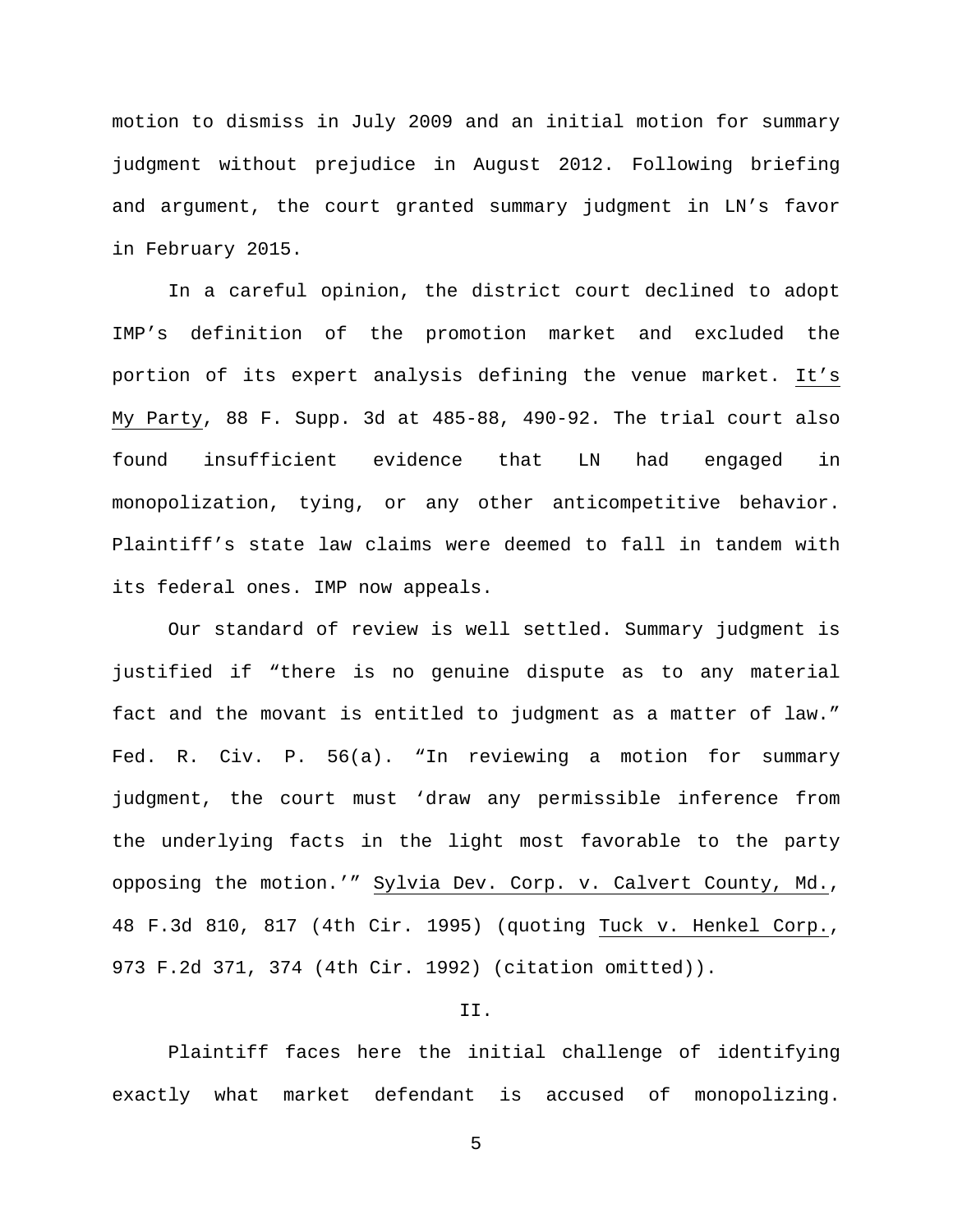Spectrum Sports, Inc. v. McQuillan, 506 U.S. 447, 455-56 (1993) (discussing the definition of a relevant market as a threshold issue for monopolization claims under § 2); Eastman Kodak Co. v. Image Tech. Servs., Inc., 504 U.S. 451, 464 (1992) (treating "appreciable economic power in the tying market" as a "necessary feature of an illegal tying arrangement"). In the absence of a plausible market definition, courts are hard pressed to discern the nature or extent of any anticompetitive injury that plaintiff and other similarly situated parties may be suffering.

This case involves two separate but related markets: the market for concert promotion and the market for concert venues. In both, the relevant consumers are performing artists, who contract with promoters and venues to put on concerts. In its market definition analysis, IMP characterized the promotion market as national rather than local and restricted the venue market to major amphitheaters to the exclusion of other venues. As the district court recognized, these definitions were plainly designed to bolster IMP's monopolization and tying claims by artificially exaggerating LN's market power and shrinking the scope of artists' choices.

#### A.

To support its claims that LN was monopolizing the concert promotion market and tying promotion services to its venues, IMP had to first define the promotion market and demonstrate LN's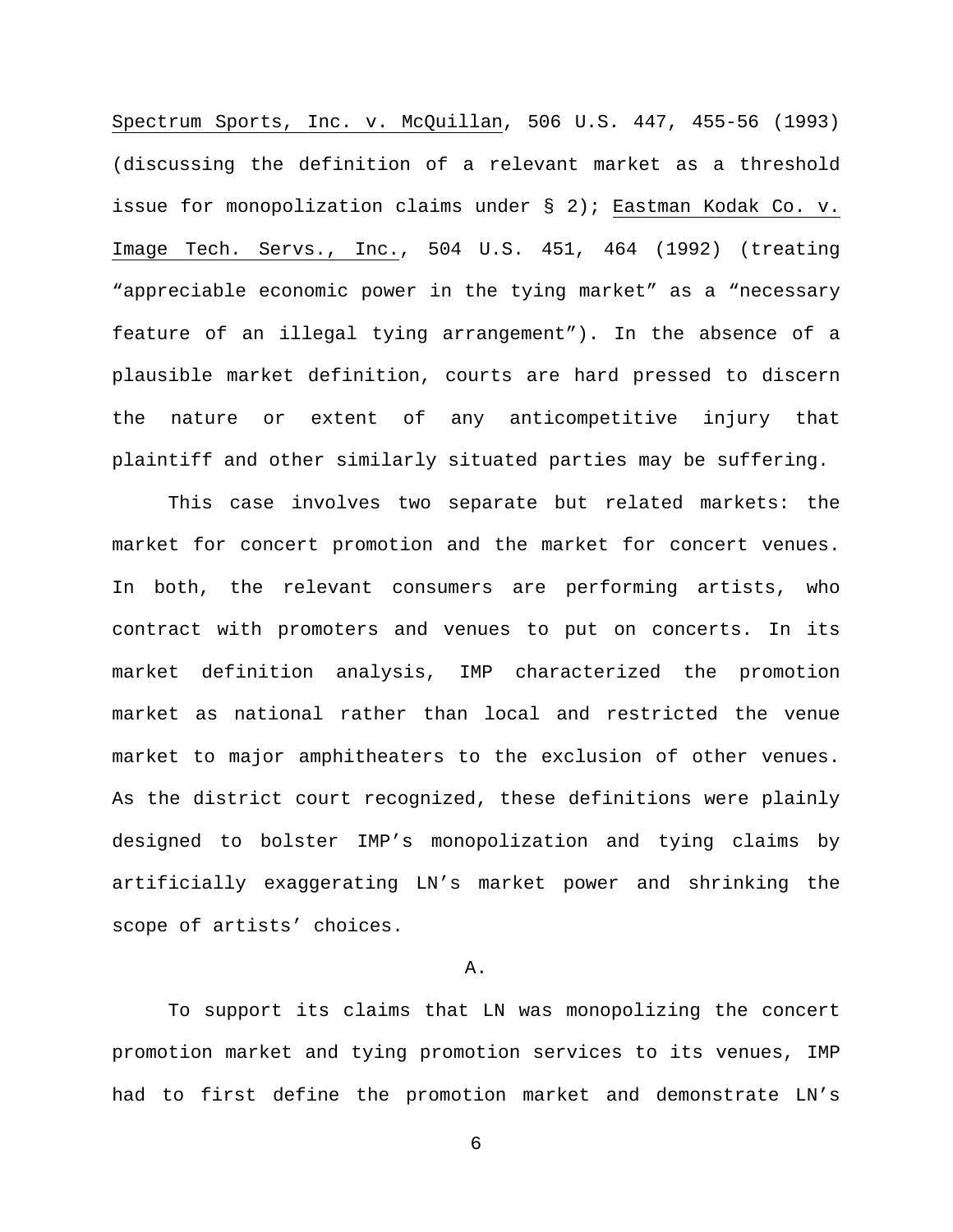market power therein. According to IMP, promoters compete nationally for contracts to promote performances anywhere in the country. By defining the market as national, IMP could more easily construe LN's nationwide network of promoters and venues as evidence of market power. In contrast, IMP could portray itself as a modest regional outfit whose resources pale in comparison. If instead the market were defined locally and narrowed to just the Washington-Baltimore area, then IMP would appear more evenly matched against LN's regional capacity. Unfortunately for plaintiff, its market definitions are blind to the basic economics of concert promotion.

The relevant geographic market in antitrust cases is defined by the "area within which the defendant's customers . . . can practicably turn to alternative supplies if the defendant were to raise its prices." E.I. du Pont de Nemours & Co. v. Kolon Indus., Inc., 637 F.3d 435, 441 (4th Cir. 2011). Applied to this case, that inquiry focuses on the area within which artists can find alternative promoters if any one promoter were to increase its prices. The goal of concert promotion is of course to boost ticket sales. Therefore, artists' demand for promotion services is derivative of the public's demand for concert performances. Concertgoers will typically not travel out of their region to attend a concert in response to higher ticket prices in their area. Heerwagen v. Clear Channel Commc'ns, 435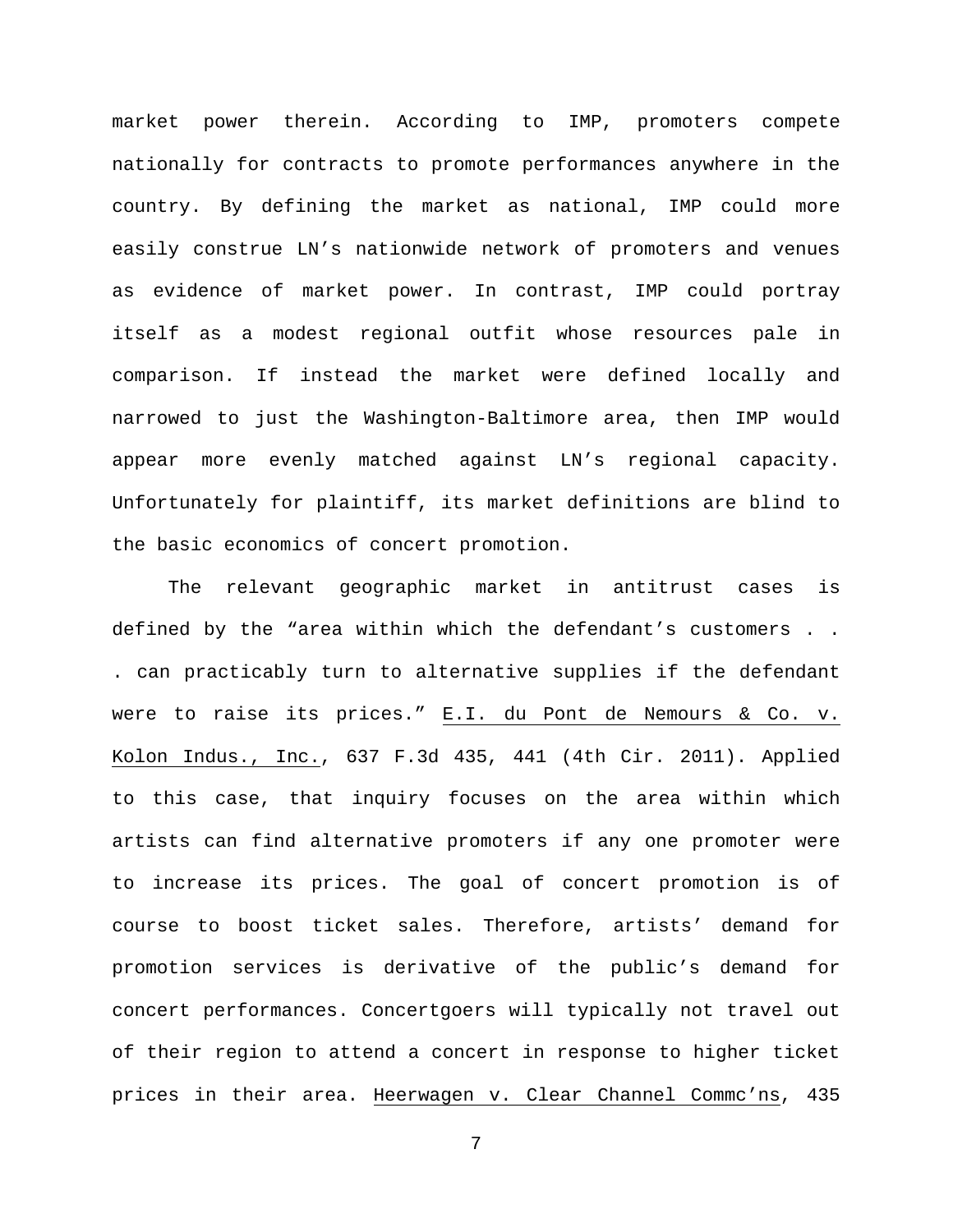F.3d 219, 228 (2d Cir. 2006). Because the demand for concerts is local, promoters need to target their advertising to the area surrounding a particular venue. As the district court found in reviewing the record, "promoting shows is highly localized, and . . . most promoters promote in specific locations." It's My Party, 88 F. Supp. 3d at 492. "For example, Live Nation books the majority of its television advertising locally, with only about five percent spent on national advertising." Id. at 491.

These market dynamics favor promoters familiar with local media outlets and the local audience. An artist is unlikely to switch to a promoter based in Miami simply because a Baltimore promoter demands a bigger cut of the ticket sale proceeds. IMP sidesteps this point by focusing on the feasibility of promoting concerts from anywhere using modern technology. That technological capacity is useless, however, without the relevant local knowledge and local contacts. Indeed, IMP itself must be aware of that reality since it does not attempt to promote beyond its Washington-Baltimore base. Even a national promoter like LN is almost exclusively focused on local advertising and operates its promotion services through regional offices rather than a central hub. J.A. 2427. The ability of national promoters to coordinate cross-country tours does not change the fact that they provide services and compete for business on a local basis. Heerwagen, 435 F.3d at 230. In short then, the market for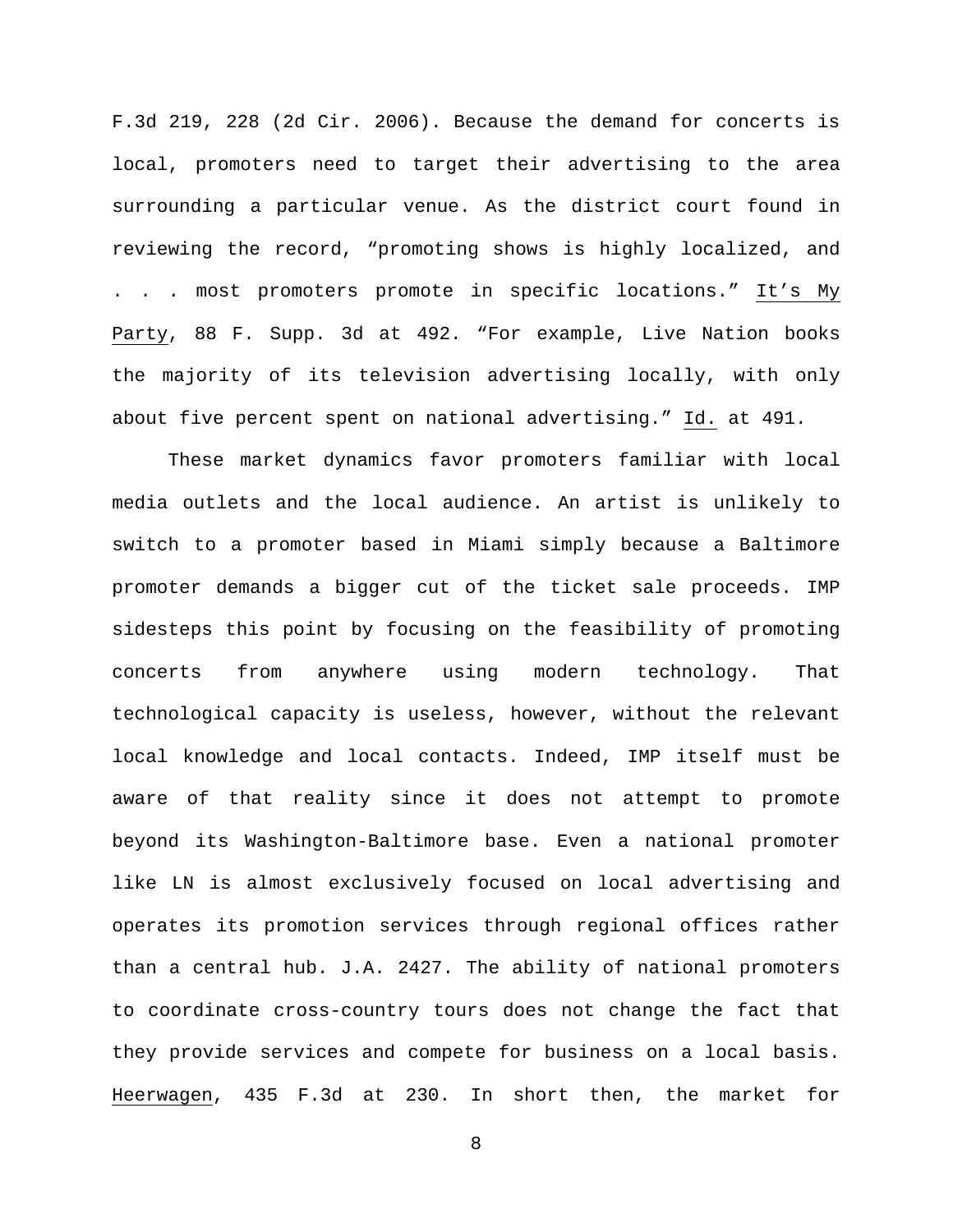concert promotion is local, and the relevant competition in this case is between IMP and LN for the Washington-Baltimore area. The battle, in other words, is on IMP's own turf.

B.

IMP's definition of the venue market is similarly defective. It first confined the market to "major amphitheaters," large outdoor spaces suitable only for popular artists, while excluding clubs, arenas, stadiums, and other venues. Not content with that narrow definition of the venue market, IMP further specified that the amphitheaters must have a capacity of 8,000 or more, actually sell 8,000 or more tickets, and be in use only from May to September. Only two venues in the entire Washington-Baltimore area meet IMP's specifications – the very two venues featured in this case, Merriweather and Nissan. IMP's approach is akin to defining a market to include tennis players who have won more than three Olympic gold medals and finding that only Venus and Serena Williams fit the bill.

This exercise in precise line-drawing "suits the needs of plaintiffs," as the district court observed. It's My Party, 88 F. Supp. 3d at 488. LN's market power appears magnified when the relevant market contains only two competitors, and any business taken away from Merriweather seems to flow directly to Nissan. But in its haste to stage this one-on-one showdown, IMP again casts sound economics aside.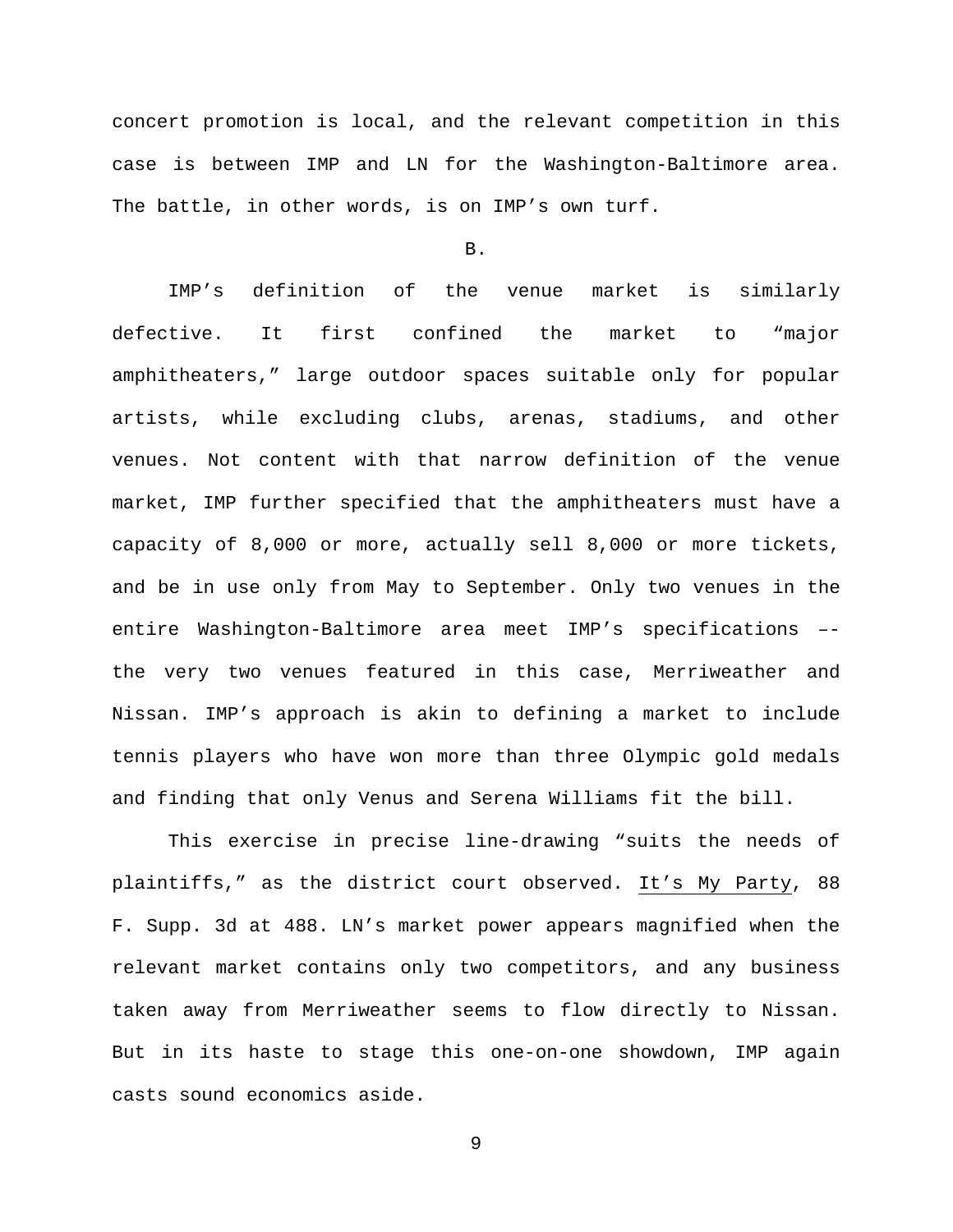Whether a product, in this case amphitheaters, commands a distinct market depends on whether it is "reasonably interchangeable," United States v. E.I. du Pont de Nemours & Co., 351 U.S. 377, 395 (1956), with other products or the "extent to which consumers will change their consumption of one product in response to a price change in another, i.e., the 'cross-elasticity of demand.'" Eastman Kodak Co., 504 U.S. at 469 (citations omitted) (quoting E.I. du Pont de Nemours & Co., 351 U.S. at 400). Here, IMP has not pointed to any record evidence demonstrating that artists are so likely to stick to amphitheaters in the event of a price increase that amphitheaters comprise their own market. Artists who prefer amphitheaters may nonetheless turn to a lower-priced substitute, which, after all, allows the show to go on. There is therefore an insufficient basis for excluding "reasonably interchangeable" venues such as similarly sized arenas or stadiums from the market definition.

Plaintiff has simply not carried its burden of showing that amphitheaters are the only place certain artists are willing to perform, irrespective of the monetary or logistical advantages of other concert locations. As the district court noted, "artists regularly perform at both amphitheaters and nonamphitheaters," and any "artist dissatisfied with Live Nation's conditioning of amphitheaters could simply perform at another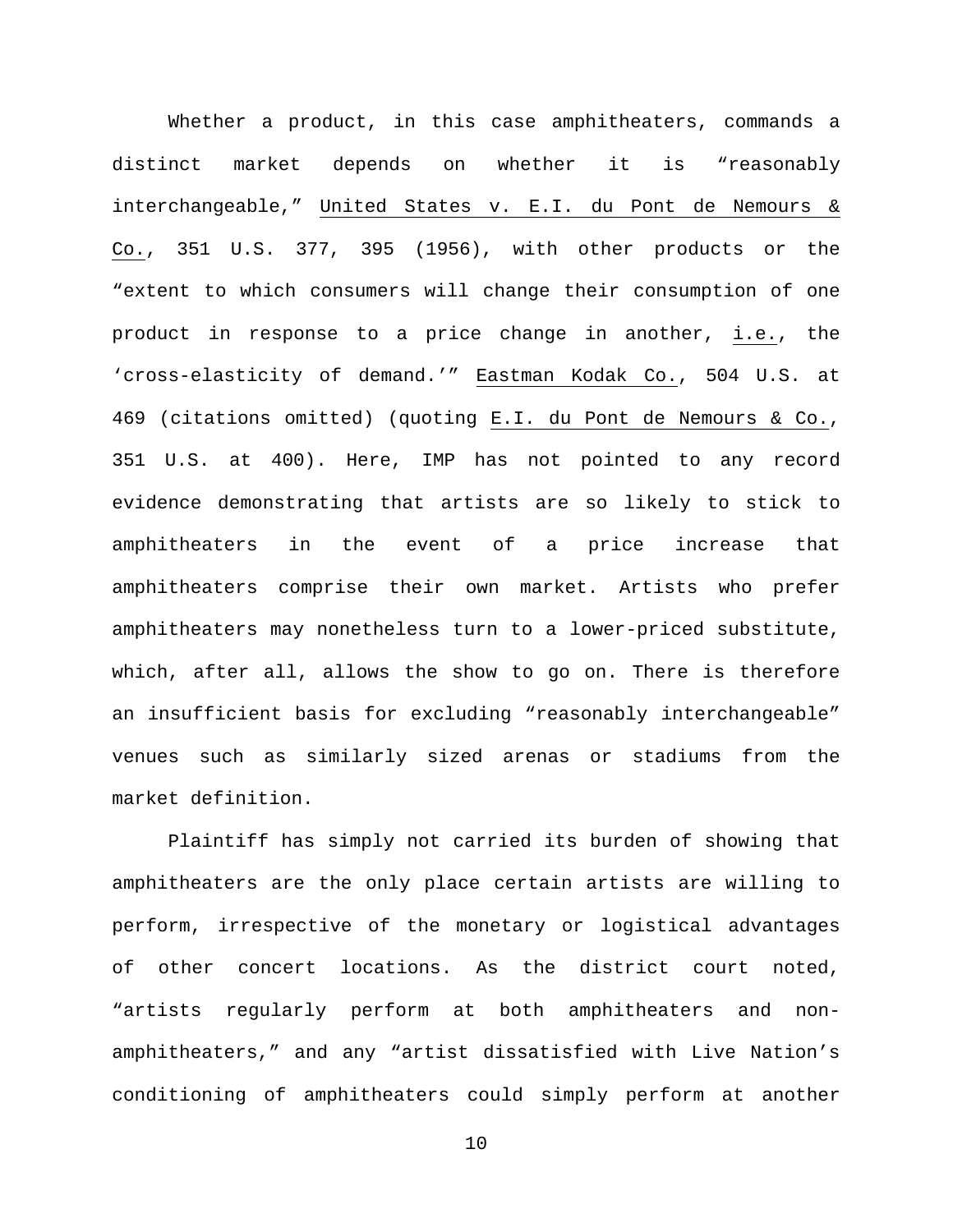venue." It's My Party, 88 F. Supp. 3d at 497. IMP's key evidence supporting its venue market definition –- a statistical analysis that purportedly shows that some artists prefer either amphitheaters or arenas -- fails to adequately consider crosselasticity of demand between the two types of venues. IMP's reliance on this evidence is akin to claiming that Pepsi and Coke are in different markets because consumers generally prefer one or the other. Mere consumer preference does not indicate what Pepsi enthusiasts would do in response to an increase in its price. Similarly, a particular artist's preference for amphitheaters or arenas does not reveal what the artist would do if the cost of performing in an amphitheater began to rise.

In defending its market definition, IMP chides the district court for rigorously challenging its expert's analysis. But that court was not required to accept uncritically two market definitions -- a sweeping national promotion market and a cramped amphitheater-only venue market –- that coincidentally fit plaintiff's precise circumstances. No party can expect to gerrymander its way to an antitrust victory without due regard for market realities. See E.I. du Pont de Nemours & Co., 637 F.3d at 442.

## III.

Lacking sound market definitions, IMP's monopolization and tying claims are left in a weakened state. Even assuming the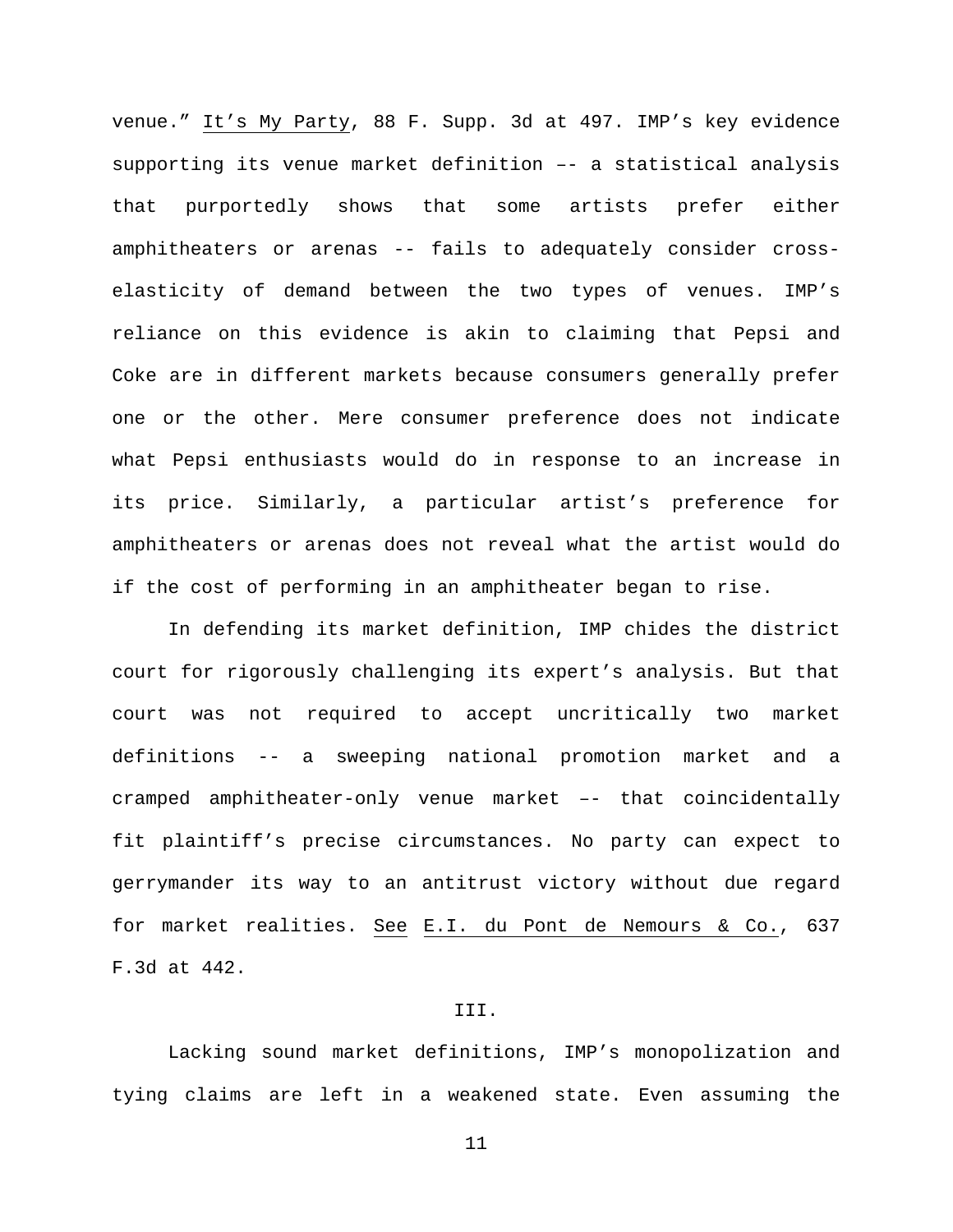plausibility of those definitions, however, plaintiff's allegations of anticompetitive conduct fail of their own accord. The bulk of IMP's case hinges on two closely related tying claims. First, plaintiff argues that artists who hire LN for its promotion services are compelled to perform at its Nissan venue. Second, LN allegedly will give artists access to its amphitheaters in other locations only if they choose Nissan for their Washington-Baltimore date. In these two claims, the tying products used to lure artists are promotion services and amphitheaters in other areas, whereas the tied product forced upon artists in both instances is Nissan. We will address the venue-to-promotion and venue-to-venue tying claims in that order.

### A.

A tying arrangement is "defined as an agreement by a party to sell one product but only on the condition that the buyer also purchases a different (or tied) product." N. Pac. Ry. Co. v. United States, 356 U.S. 1, 5 (1958). Tying suppresses competition in two ways: "First, the buyer is prevented from seeking alternative sources of supply for the tied product; second, competing suppliers of the tied product are foreclosed from that part of the market which is subject to the tying arrangement." Advance Bus. Sys. & Supply Co. v. SCM Corp., 415 F.2d 55, 60 (4th Cir. 1969).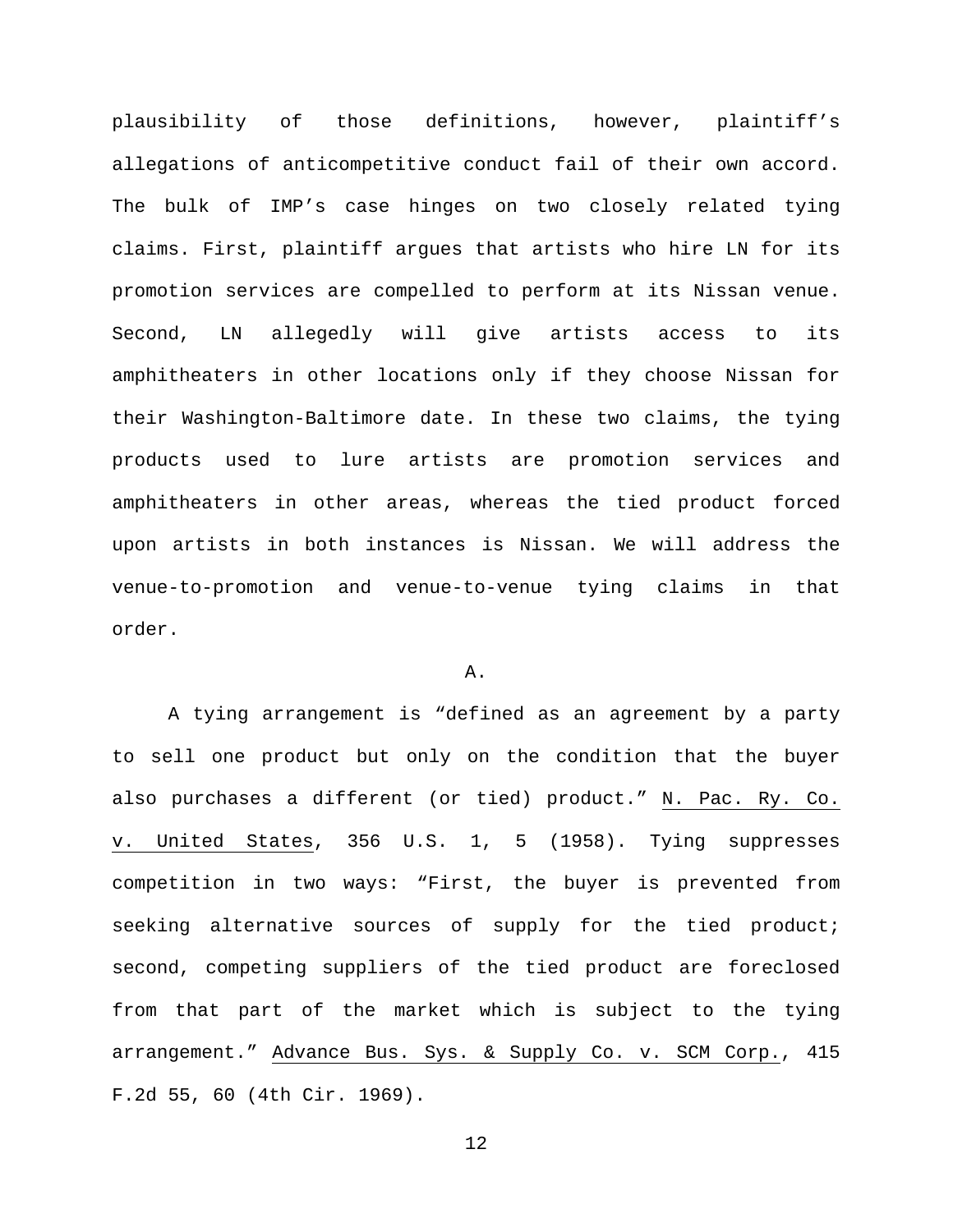What causes these anticompetitive harms and distinguishes tying from ordinary market behavior is not the mere bundling of two products together but rather the coercion of the consumer. As the Supreme Court put it, the crux of tying lies in "the seller's exploitation of its control over the tying product to force the buyer into the purchase of a tied product that the buyer either did not want at all, or might have preferred to purchase elsewhere on different terms." Jefferson Parish Hosp. Dist. No. 2 v. Hyde, 466 U.S. 2, 12 (1984), abrogated on other grounds by Ill. Tool Works Inc. v. Indep. Ink, Inc., 547 U.S. 28 (2006) (emphasis added); accord Phillip E. Areeda & Herbert Hovenkamp, Antitrust Law: An Analysis of Antitrust Principles and Their Applications ¶ 1700i (3d ed. 1995) (deducing from longstanding case law that "no tie exists unless the customer was 'coerced' into taking both products"). If instead the buyer is free to decline the tied product or to purchase the two products separately, then by definition there is no unlawful tying. See Times-Picayune Pub. Co. v. United States, 345 U.S. 594, 614 (1953) (stressing the importance of a "forced purchase"); Stephen Jay Photography, Ltd. v. Olan Mills, Inc., 903 F.2d 988, 991 (4th Cir. 1990) (same). That is precisely the case here.

While paying lip service to the tying case law, IMP proceeds to strip the doctrine of its core element of coercion.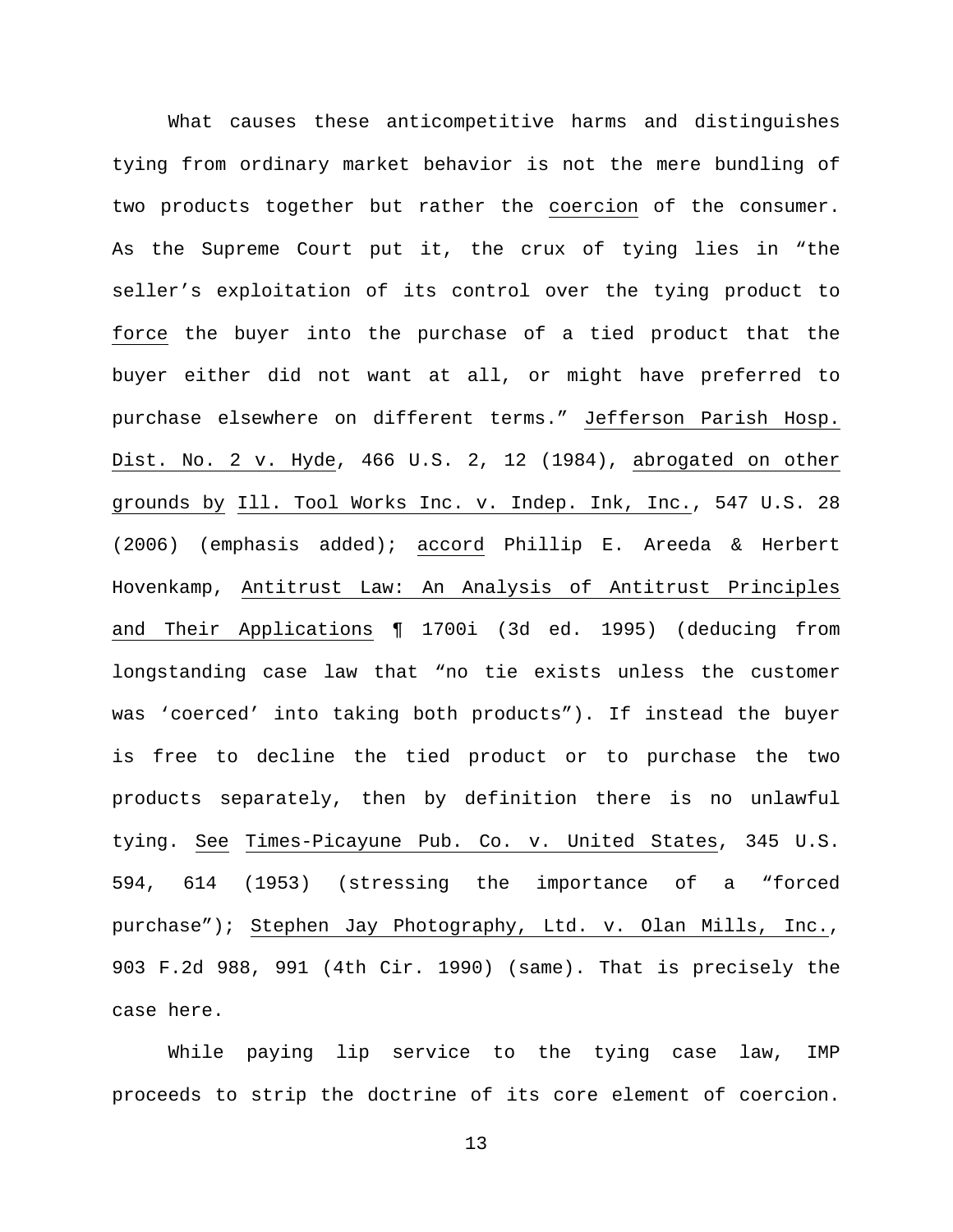By its proffered definition, IMP argues that tying occurs any time a seller who has market power over product A offers it for sale together with product B. But merely offering two products in a single package, allowing each to enhance the appeal of the other, is not itself coercive. Otherwise, the seller would be guilty of anticompetitive conduct even if buyers in fact preferred and freely chose to buy product A and product B together and competitors were not foreclosed from selling alternatives to product B. Without the element of coercion, IMP's version of tying targets none of the anticompetitive harms animating the doctrine. Advanced Bus. Sys. & Supply Co., 415 F.2d at 60 (outlining the harms to competitors and consumers). Without coercion -- i.e., without requiring the customer to buy product B when buying product A -- selling products A and B as a unit is simply one strategy for gaining an edge in a free marketplace. To allow tying doctrine to swell to the point of prohibiting such legitimate means of competition would make antitrust law its own worst enemy.

### B.

A review of the facts in this case reveals IMP's reason for excising coercion from tying doctrine: plaintiff has no prospect of satisfying that element here. The record contains little basis for concluding that artists were coerced into taking the tied product, performances at Nissan, with the tying product,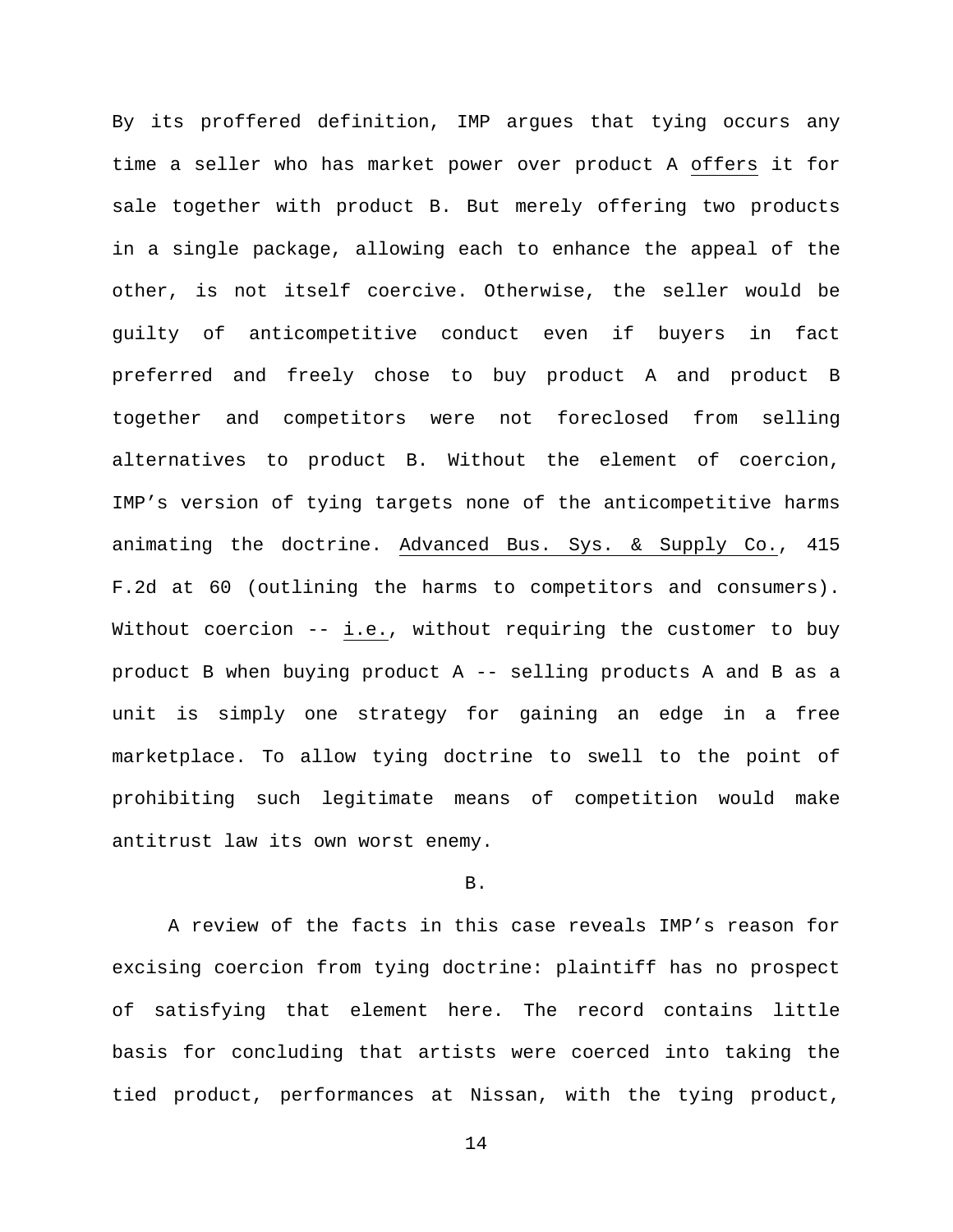LN's promotion services. IMP cherry-picks excerpts of LN's communications, mostly internal emails, that discuss its negotiations with artists over concert tours and the Nissan venue. In no instance, however, did LN convey that an artist could not receive its promotion services unless it appeared at Nissan. In fact, several agents specifically denied being forced to put their artists in LN venues as part of their agreements with LN. J.A. 6556-57, 6580-82. In response, IMP conjectures that the "agents shaded their testimony for an entity who dictates whether their clients 'work.'" Appellant's Br. at 44- 45. But if pure speculation by a competitor were enough to prove the opposite of what consumers describe is happening in the market, then antitrust defendants should surrender every time a rival files a complaint.

There is, moreover, ample evidence suggesting the exact opposite of what IMP seeks to prove, namely the absence of coercion and tying. Plaintiff's own analysis reveals that the tying product was sometimes sold without the tied product. Artists on LN-promoted national tours, the very artists who were supposedly strong-armed into performing at Nissan, in fact chose IMP-owned Merriweather fourteen percent of the time. J.A. 4630- 31. Ten percent has been cited as the minimum benchmark for separate sales sufficient to rebut any inference of tying. 10 Areeda & Hovenkamp, supra, at 328, ¶ 1756b2. Without adopting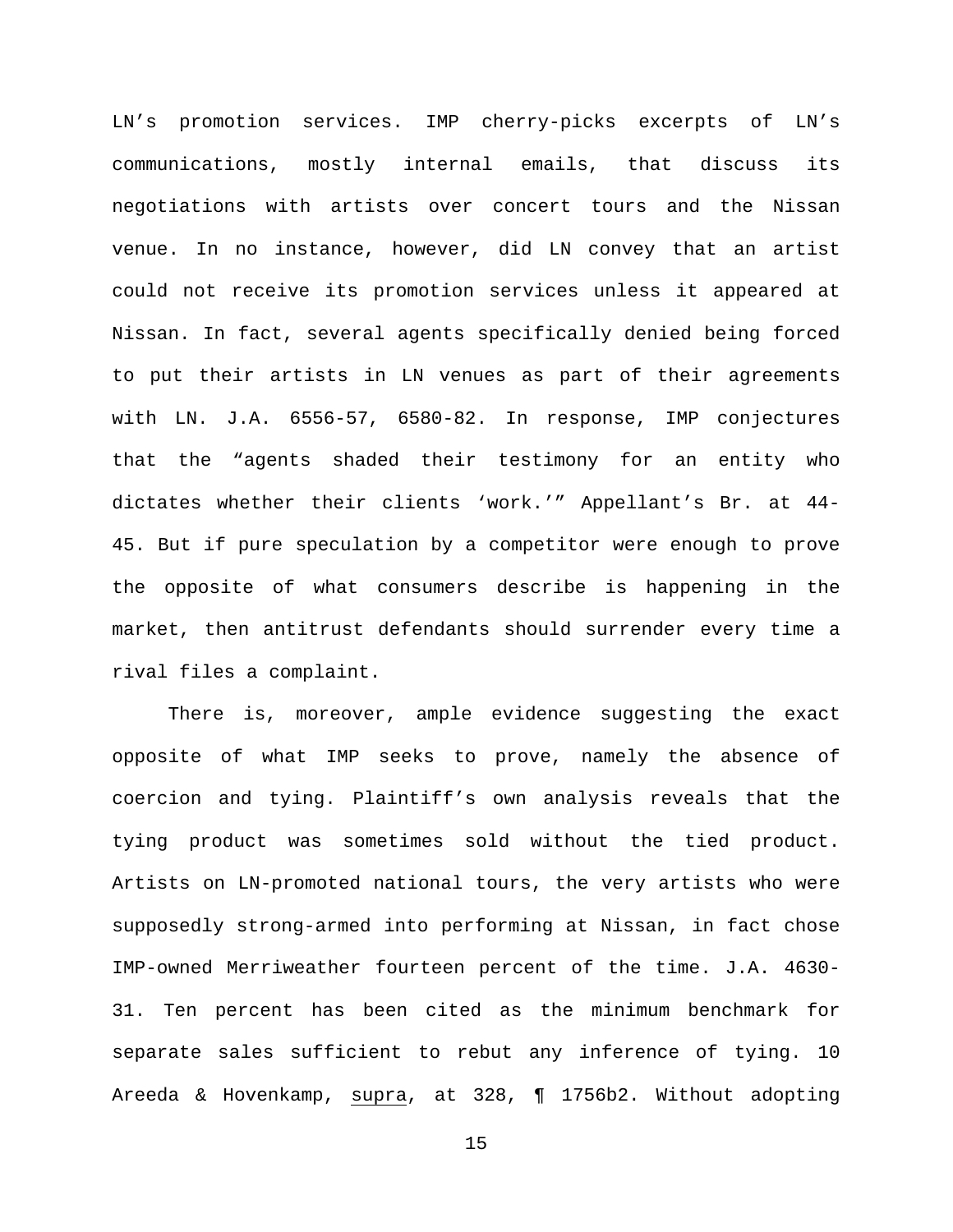that particular figure as the definitive baseline, we note that non-tied sales in this case exceed it sufficiently to cast doubt on any allegation of tying.

Even without direct evidence, a plaintiff could still prove coercion circumstantially. See Serv. & Training, Inc. v. Data Gen. Corp., 963 F.2d 680, 688 (4th Cir. 1992). Here, IMP relies on a regression analysis purporting to show that artists on national tours promoted by LN disproportionately perform at Nissan rather than Merriweather. From that analysis, IMP infers that LN must be tying Nissan to its promotion services. For plaintiff, there could be no other reason for the artists' choice to pair an LN venue with LN promotion.

But that supposition likewise falls short. To prove an antitrust violation, a plaintiff must present evidence that "tends to exclude the possibility" of independent conduct consistent with competition. Matsushita Elec. Indus. Co. v. Zenith Radio Corp., 475 U.S. 574, 588 (1986) (quoting Monsanto Co. v. Spray-Rite Serv. Corp., 465 U.S. 752, 764 (1984)). A successful tying claim in particular needs to rule out alternative market-based explanations for why the consumer might prefer to purchase the tied product along with the tying product. See Serv. & Training, Inc., 963 F.2d at 687-88. In this case, IMP ignores a host of independent reasons that could have led artists on LN tours to freely choose Nissan.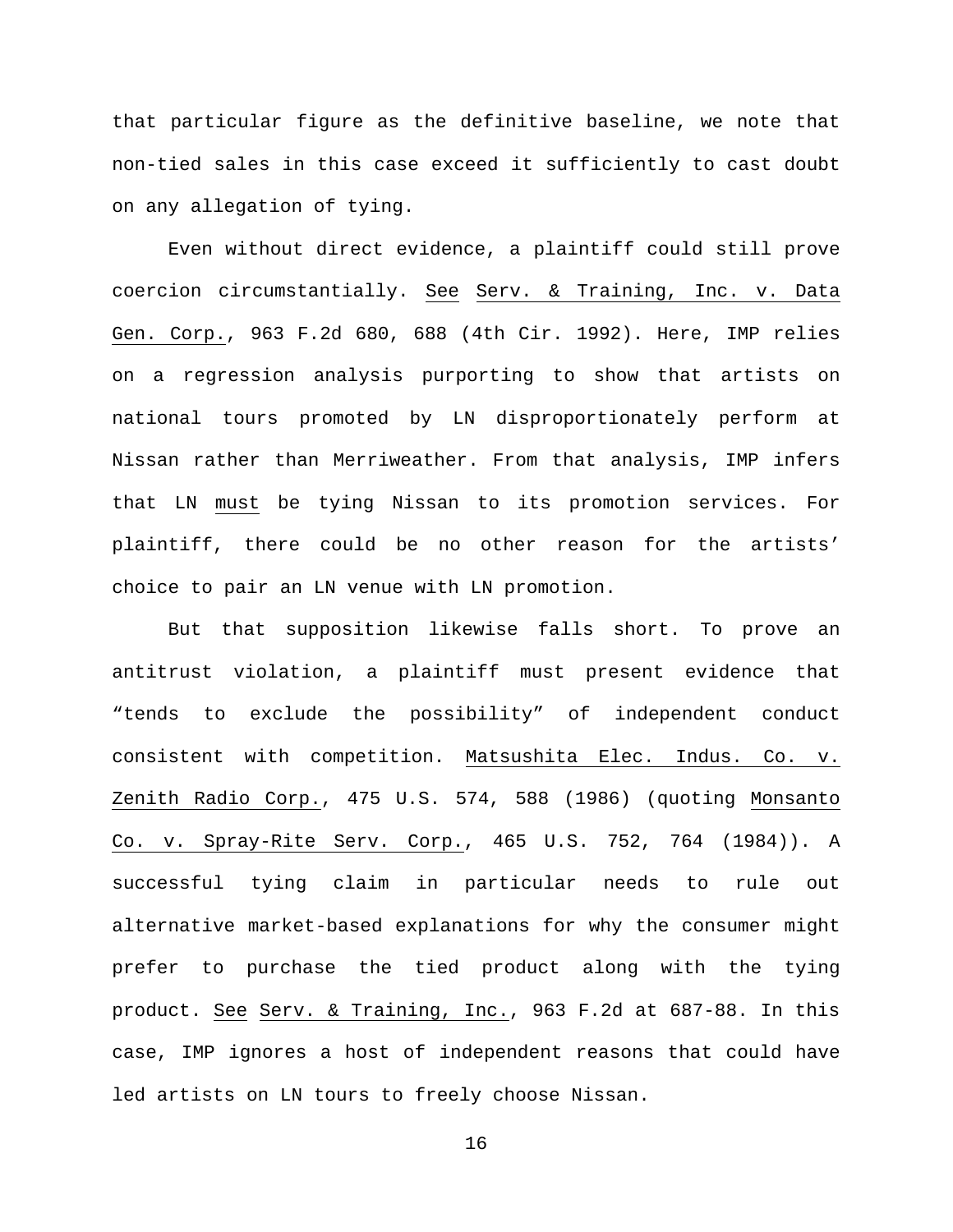One obvious explanation is that LN simply outcompeted IMP and gave artists better compensation to appear in LN venues. In one case, two artists declined Merriweather only after LN offered 100% of the gross ticket sales (minus expenses) to perform at Nissan and another LN amphitheater. J.A. 2716. In another instance, LN enticed a band to play at Nissan by adding \$150,000 to the guaranteed payment for a slate of performances around the country. J.A. 6447-48. These differences in artist compensation offered by IMP and LN, clearly signs of competitive negotiations, were curiously missing from IMP's regression analysis.

Plaintiff also ignores the simple fact that it could have been more efficient for artists already on LN tours to work with the same concert promoter and venue operator for their Washington-Baltimore date. The artist may have dealt with LN on other occasions and come to appreciate the working relationship. More broadly, the national promoter holds distinct advantages over its regional competitor: it can offer tour packages combining a series of venues with promotion services in multiple locations. By contrast, IMP is limited to the Washington-Baltimore area, most likely a single stop on any given tour. Accepting a comprehensive and cost-effective package that happens to include Nissan is not tying –- it is simply a good deal for the consumer.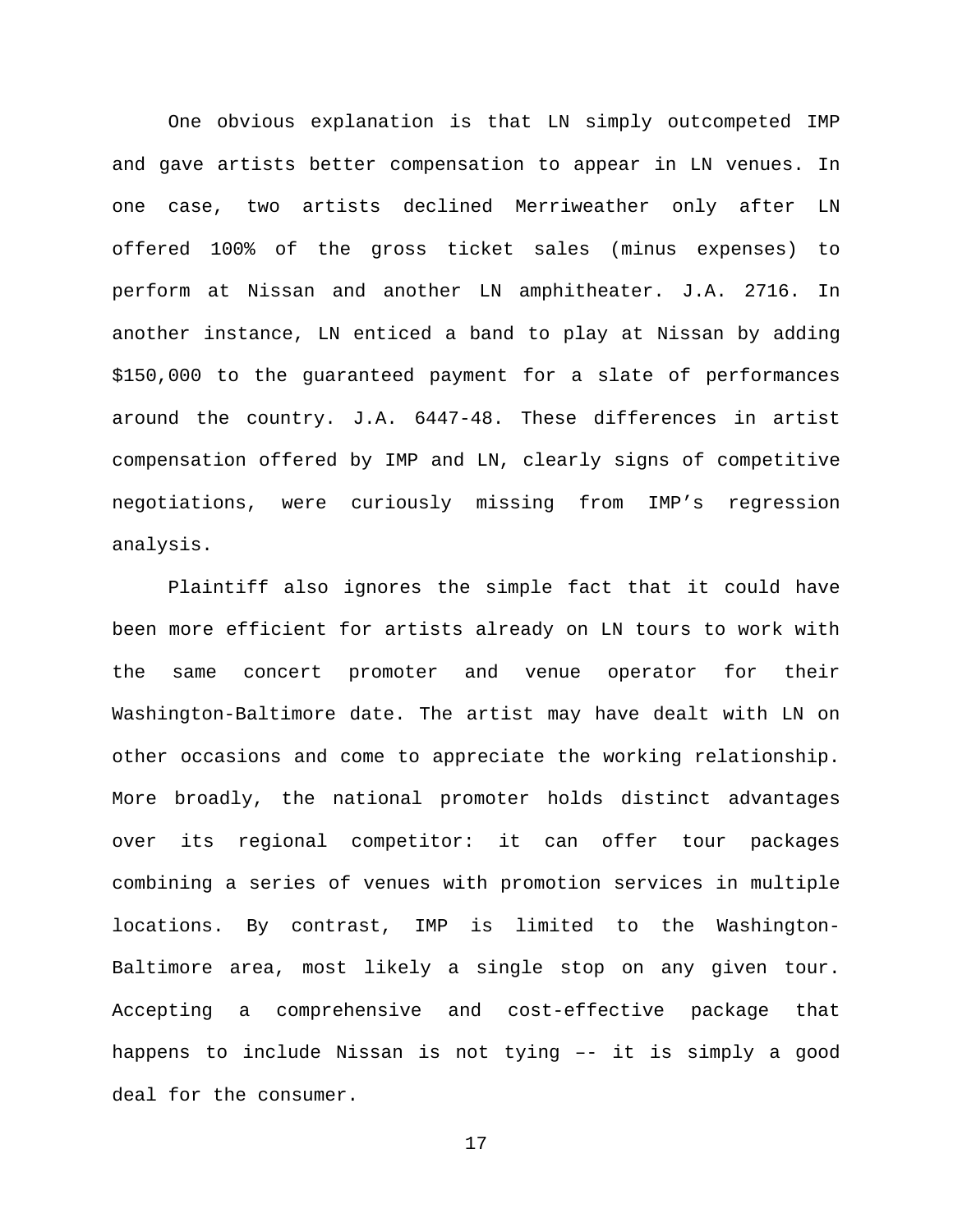The final and perhaps most salient factor is that Nissan may be a superior venue to Merriweather. IMP scoffs at this idea, boasting that "Merriweather is an iconic amphitheater in a bucolic setting," whereas "Nissan is a concrete shell with horrific parking problems." Appellant's Br. at 42. Setting aside IMP's potential bias for its own venue, Nissan possesses at least some advantages. It carries the prestige and name recognition of being affiliated with a top-flight concert promoter. Nissan also holds over 5000 more seats than Merriweather, nearly all of which are fixed seats that command a higher ticket price than open lawn space, giving Nissan significantly greater earning potential. As the Supreme Court reminds us, "intrinsic superiority of the 'tied' product would convince freely choosing buyers to select it over others" without any coercion from the seller. Times-Picayune, 345 U.S. at 605; accord Serv. & Training, Inc., 963 F.2d at 687-88. Yet IMP fails to account for Nissan's or LN's inherent advantages, or indeed any explanation of artists' preference for that venue other than an illicit tying arrangement.

Not only did artists have various reasons to choose Nissan of their own accord, but they were also equally free to turn down that venue or LN's entire package deal of venues and tour promotion. Artists have always had two options for structuring their tours. Instead of contracting with a single national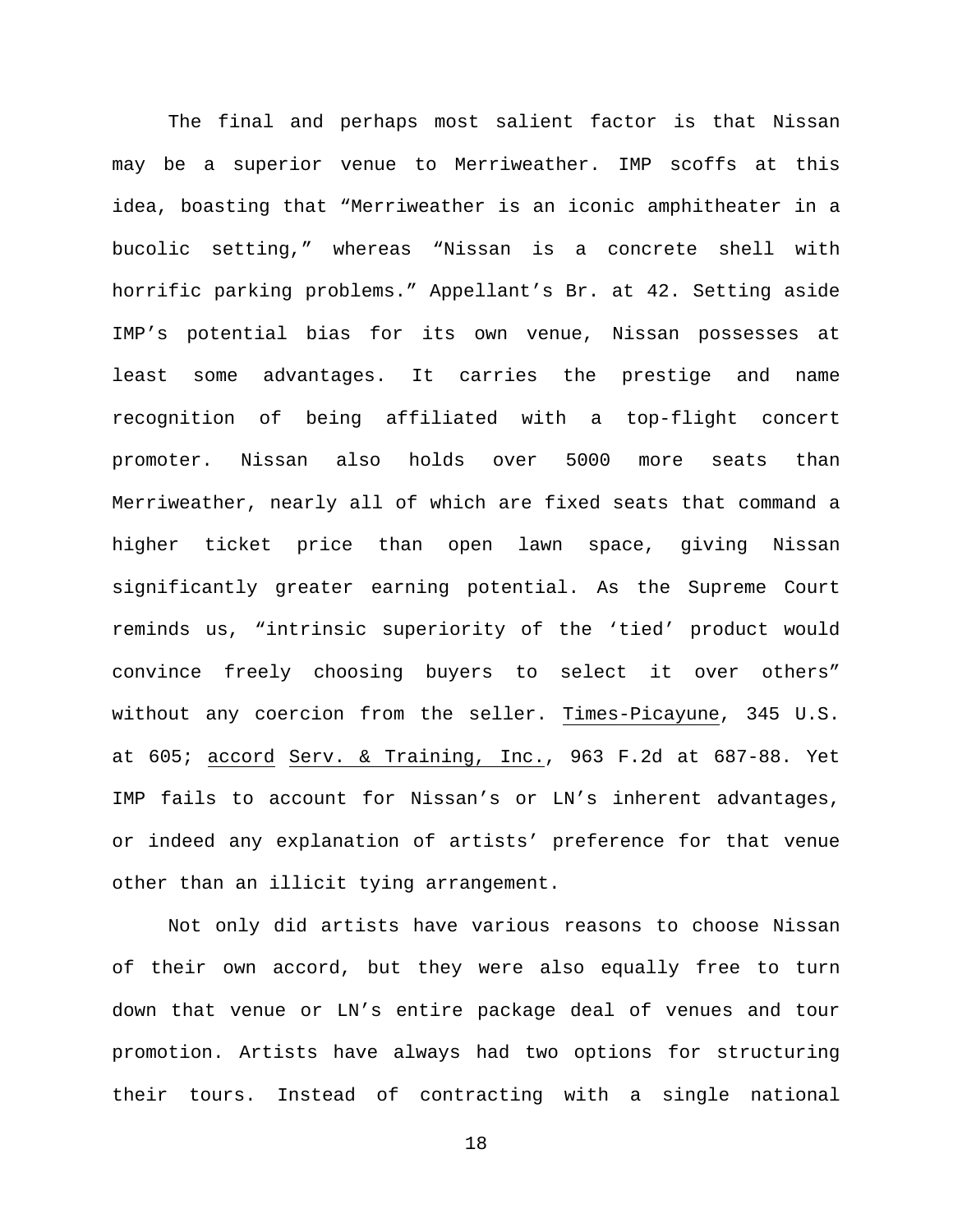promoter for all concert dates, performers can work with local promoters on a concert-by-concert basis and pick any venue they want for a specific date. If at any point LN tried to tie Nissan to its promotion services, the artist could book its tour "locally," use another promoter for the Washington-Baltimore area, and opt for Merriweather instead. When promotion and venues "may be purchased separately in a competitive market, one seller's decision to sell the two in a single package imposes no unreasonable restraint on either market." Jefferson Parish, 466 U.S. at 11. In other words, LN's combined but non-coercive offer of promotion and venues would not foreclose artists from choosing Merriweather over Nissan or other venue operators like IMP from competing for that business. If, however, LN happened to out-bargain IMP with better package deals, better compensation, and a better venue, then an antitrust lawsuit would not be the answer to plaintiff's troubles.

# C.

IMP's venue-to-venue tying claim is largely a repetition of its claim of venue-to-promotion tying. The key difference is the tying product. Plaintiff argues that LN leveraged its market power in areas where it controlled the only amphitheater to force artists to perform at Nissan. Again, IMP presents no direct evidence that LN withheld access to amphitheaters in LNcontrolled areas unless artists chose Nissan over Merriweather.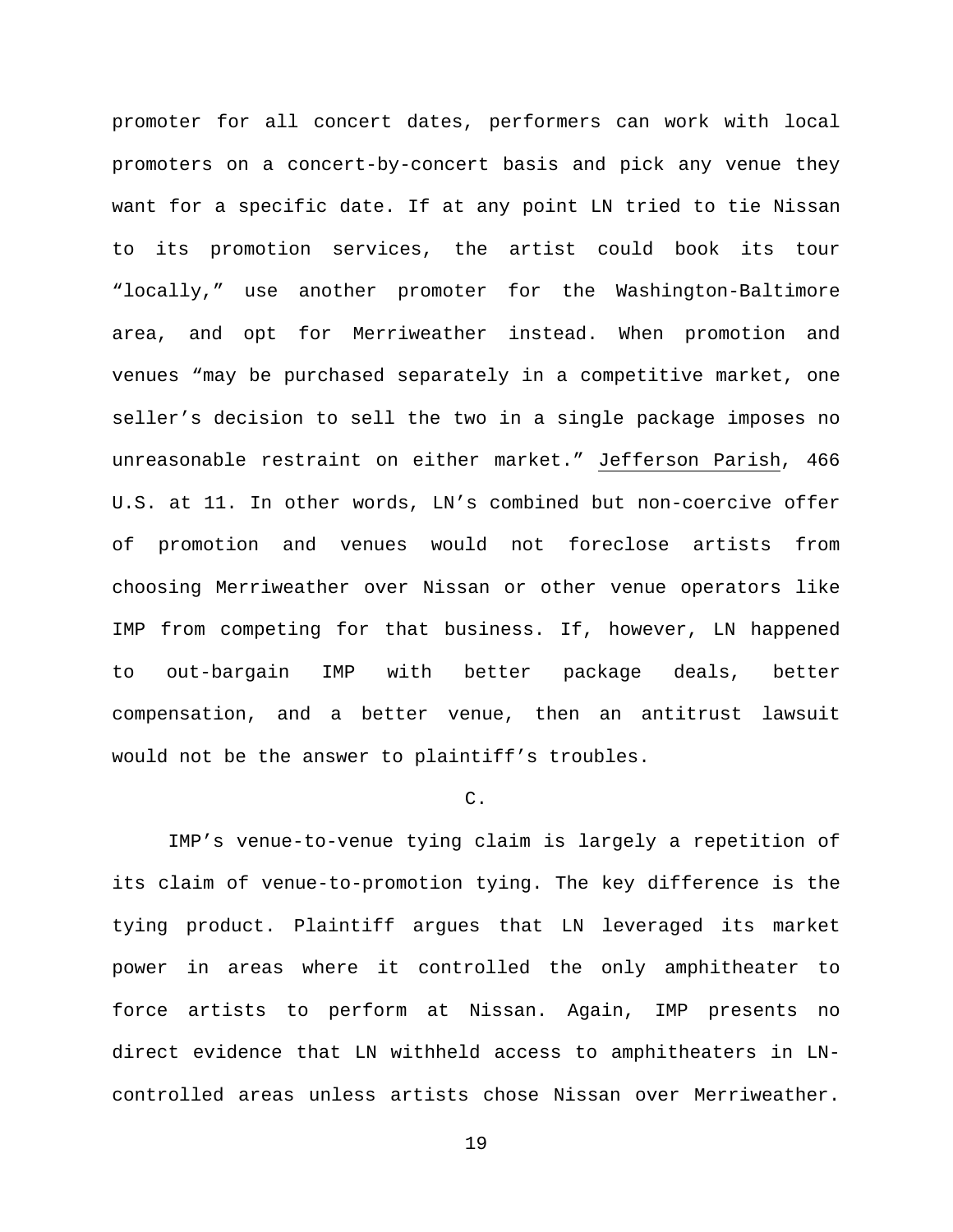Nor does its circumstantial evidence manage to rebut the myriad reasons discussed above for why artists would independently make that choice of venue. The mere fact that artists sometimes took a package deal of multiple LN venues for a given tour does not prove tying. At the same time, the record shows a proportion of non-tied sales that far exceeds the ten-percent benchmark: twenty-six percent of artists who performed at an LN amphitheater in a locality where it owned the only such venue ended up choosing Merriweather, not Nissan, for its Washington-Baltimore show. J.A. 5529-30. With one in four consumers buying the tying product without the tied product, it becomes hard to accept a story of LN strapping Nissan to its other venues and forcing artists to perform there.

The change in the tying product thus makes no difference to plaintiff's case. IMP still fails to prove anything more than, as the district court found, "vigorous competition by Merriweather and Nissan in negotiating with artists to perform at their respective venues." It's My Party, Inc., 88 F. Supp. 3d at 495. In a world of robust market competition where artists were free to take a package deal of promotion and venues, free to purchase those products separately, free to turn down both, and where they in fact exercised all those options to their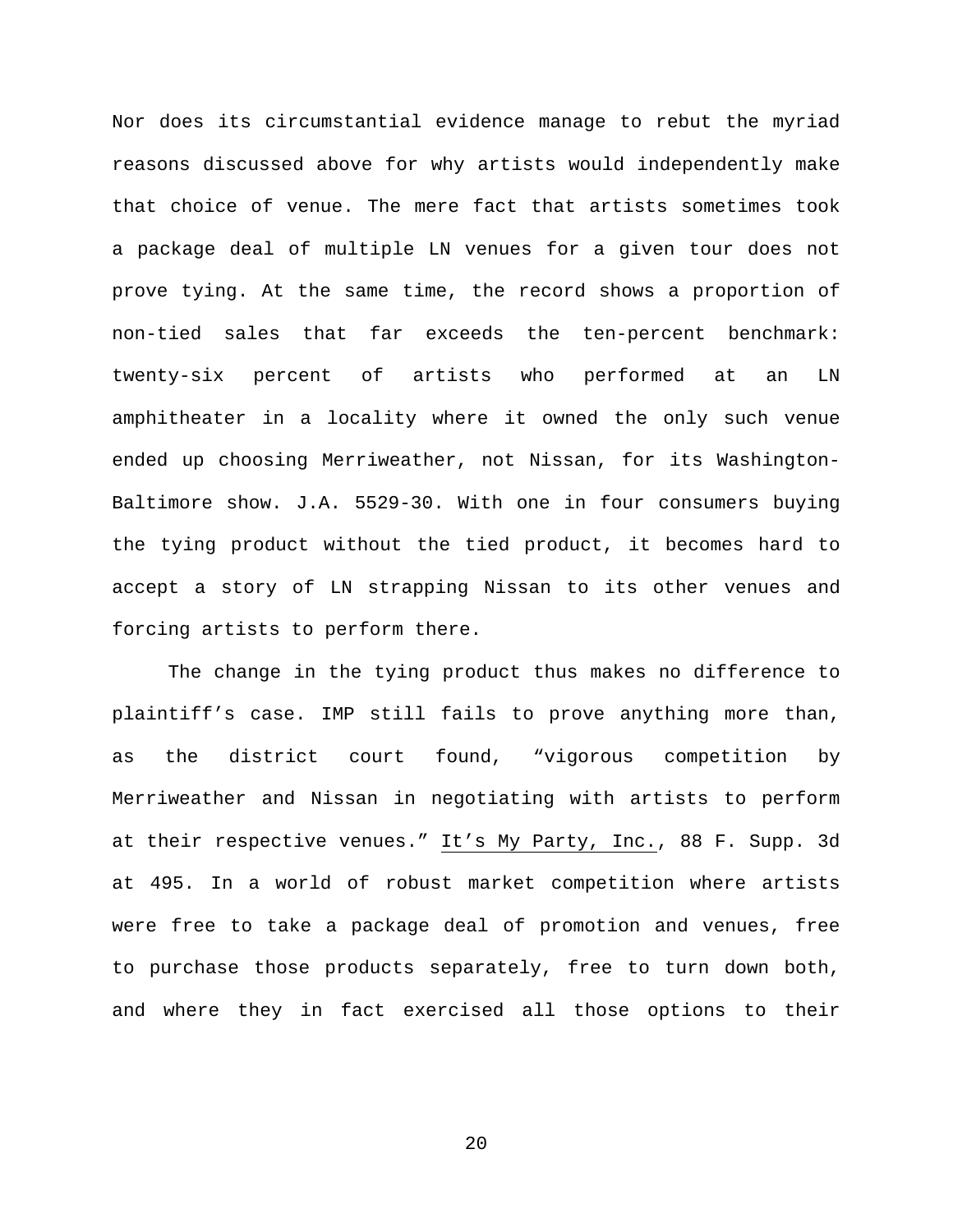advantage, the strands of IMP's reasoning begin to resemble the invisible ropes allegedly tying LN's products together[.\\*](#page-20-0)

## IV.

Quite beyond the specifics of market definitions and product tying, IMP levies a more general attack. Its brief stresses LN's market position as "the largest promoter in the world, larger than all other promoters combined." Appellant's Br. at 63. Size and scope, in IMP's eyes, are cause for suspicion. LN's nationwide reach, "1,000 artist relationships," id., and exclusive access to venues are apparently so dominant that the network itself deters entry into the industry and unfairly disadvantages localized competitors like IMP. Id. at 63-65. According to plaintiff, "attempting to replicate LN's network and promotion relationships would cost 'billions.'" Id. at 63.

The sweeping attack upon LN's size in this action cannot without more suffice to prove an antitrust infraction. Upon further inspection, what plaintiff characterizes as illegal conduct turns out to be lawful pro-competitive behavior. To hold otherwise would have the most serious implications. Carried to

<span id="page-20-0"></span> <sup>\*</sup> IMP's other claims of anticompetitive conduct by LN fall in tandem with its tying allegations since all are based on the same misconceptions. Likewise, plaintiff's state antitrust law claims echo its allegations under the Sherman Act and thus also fail. Finally, plaintiff's remaining state-law claims fail for the reasons outlined by the district court.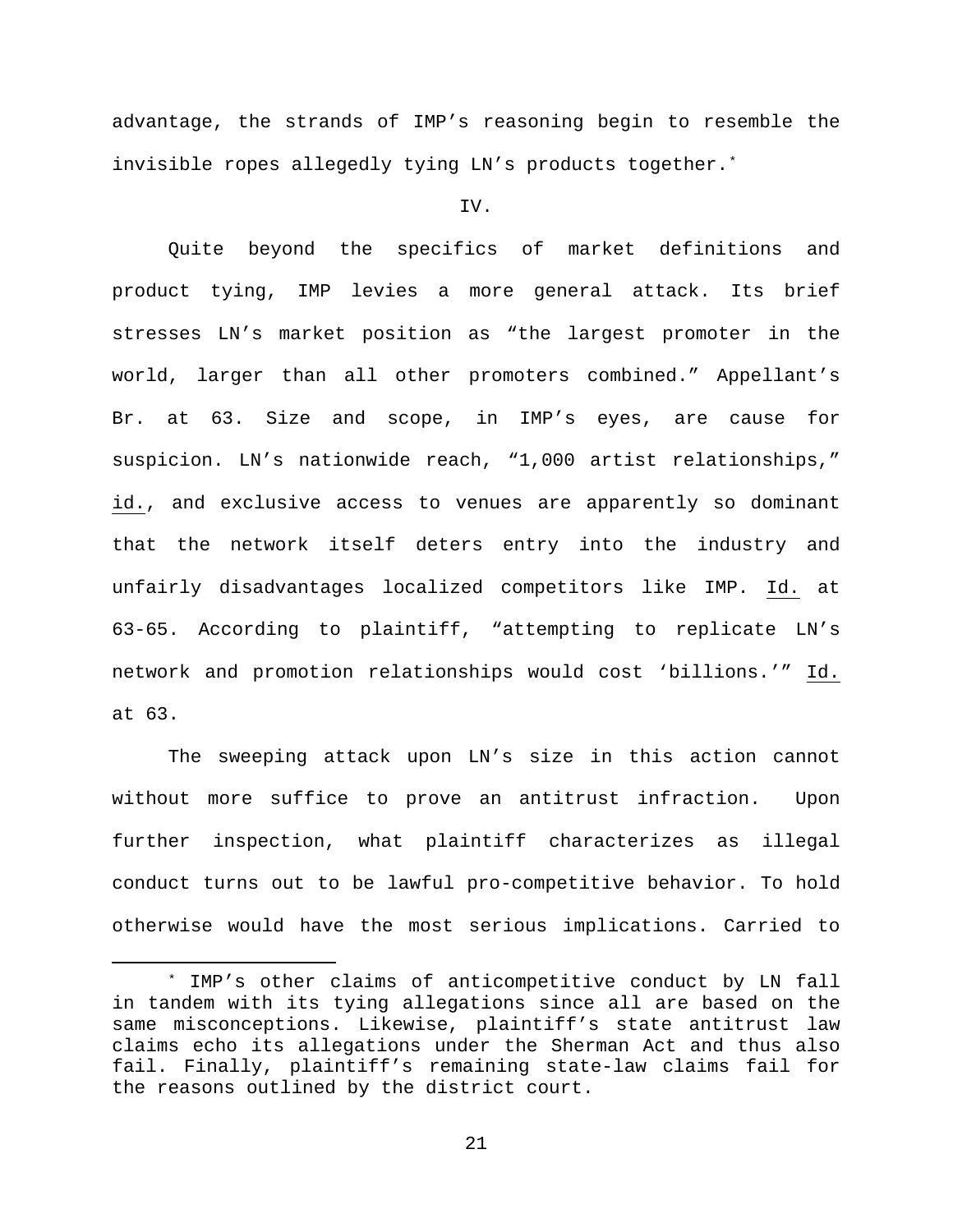their logical end, plaintiff's arguments would cast a pall over all manner of packaged deals, free contractual negotiations, and any endeavor to become the dominant player in an industry. To do so would undermine the very competition that antitrust law was designed to encourage. See Verizon Commc'ns Inc. v. Law Offices of Curtis V. Trinko, LLP, 540 U.S. 398, 407 (2004) ("The mere possession of monopoly power, and the concomitant charging of monopoly prices, is not only not unlawful; it is an important element of the free-market system.").

The word "tying" at the core of plaintiff's claims carries a sinister connotation, evoking the image of an unwelcome parasite tightly bound to the desired product with the helpless consumer unable to take one without the other. In outlawing tying arrangements, Congress and the Court were originally concerned with egregious forms of leverage, such as tacking superfluous goods onto a patented product. Areeda & Hovenkamp, supra, at ¶ 1700d. That leverage was understandably seen as an unfair way for monopolists in one market to invade related markets. Erik Hovenkamp & Herbert Hovenkamp, Tying Arrangements and Antitrust Harm, 52 Ariz. L Rev. 925, 931 (2010).

Yet even as the Court recognized that evil, it hastened to stress the value of offering "package sales" of multiple goods, "conduct that is entirely consistent with the Sherman Act." Jefferson Parish, 466 U.S. at 12; see also Serv. & Training,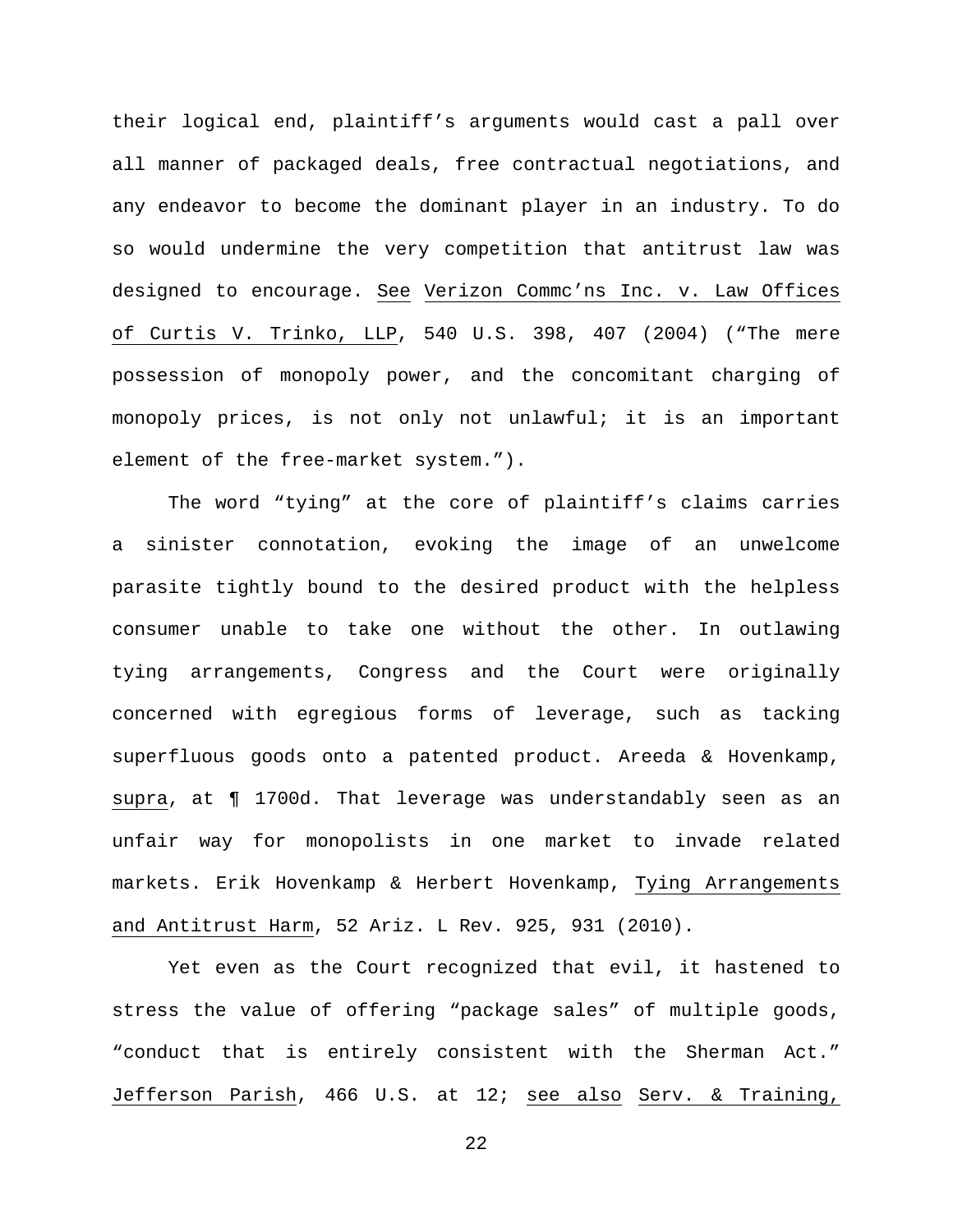Inc., 963 F.2d at 688. What buyers often want is "the purchase of several related products in a single competitively attractive package," especially where each component alone would hold comparatively little value. Phillips v. Crown Cent. Petroleum Corp., 602 F.2d 616, 628 (4th Cir. 1979) (giving the example of a restaurant franchise as a packaged product desired by restaurateurs). Offering an "attractive package," however, becomes indistinguishable from anticompetitive conduct under IMP's conception of coercion-less tying. If that view carries the day, no seller could combine related goods or leverage its competitive advantage in related markets without risking antitrust charges.

The real loss would be the productive synergies created when sellers package complementary products. LN's business model serves as an example. When LN bundles promotion, including financing and advertising, and a series of concert venues together, it becomes a one-stop shop for touring artists. In such a case, the practice of "[b]undling obviously saves distribution and consumer transaction costs . . . [and] can also capitalize on certain economies of scope." United States v. Microsoft Corp., 253 F.3d 34, 87 (D.C. Cir. 2001). Artists do not have to seek out and transact with separate sellers for each of the services offered by LN.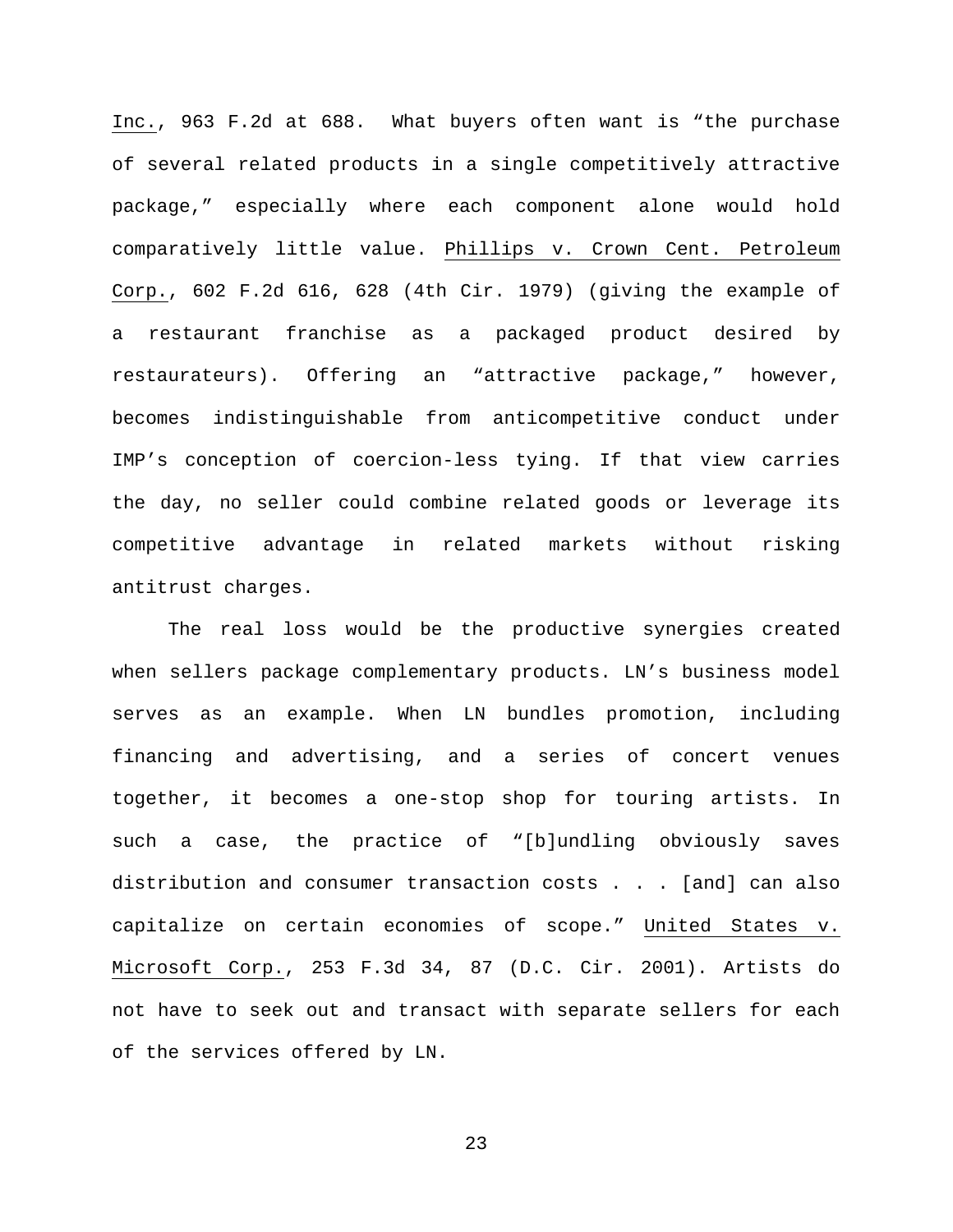The whole thereby becomes greater than the sum of its parts as LN is able to offer advantages only made possible by selling distinct but complementary products together. As one example, managing concerts in multiple locations allows LN to "crosscollateralize" its tours. It's My Party, 88 F. Supp. 3d at 481. The national promoter can "cover losses from concerts that underperformed with revenue from concerts that met or exceeded expectations," thereby reducing the overall risk for itself and for the artists. Id. A local promoter responsible for a single concert in a single location lacks this risk-pooling ability. It is likely one reason why national promoters are often able to attract artists with a higher guaranteed payment, while their local counterparts can only offer a cut of the ticket sales for a particular show. Id. If, however, the packaging inherent in coordinating concert tours were deemed unlawful tying, for instance of one venue to another, then this synergy and its attendant benefits would be at risk.

Of course, the idea of synergy is not unique to the live music industry. It, and thus the potential for tying, is present whenever products or production processes fit naturally together. A prime example is vertical integration, where a firm houses multiple stages of the production and distribution process for a single good or related goods. Andy C. M. Chen & Keith N. Hylton, Procompetitive Theories of Vertical Control, 50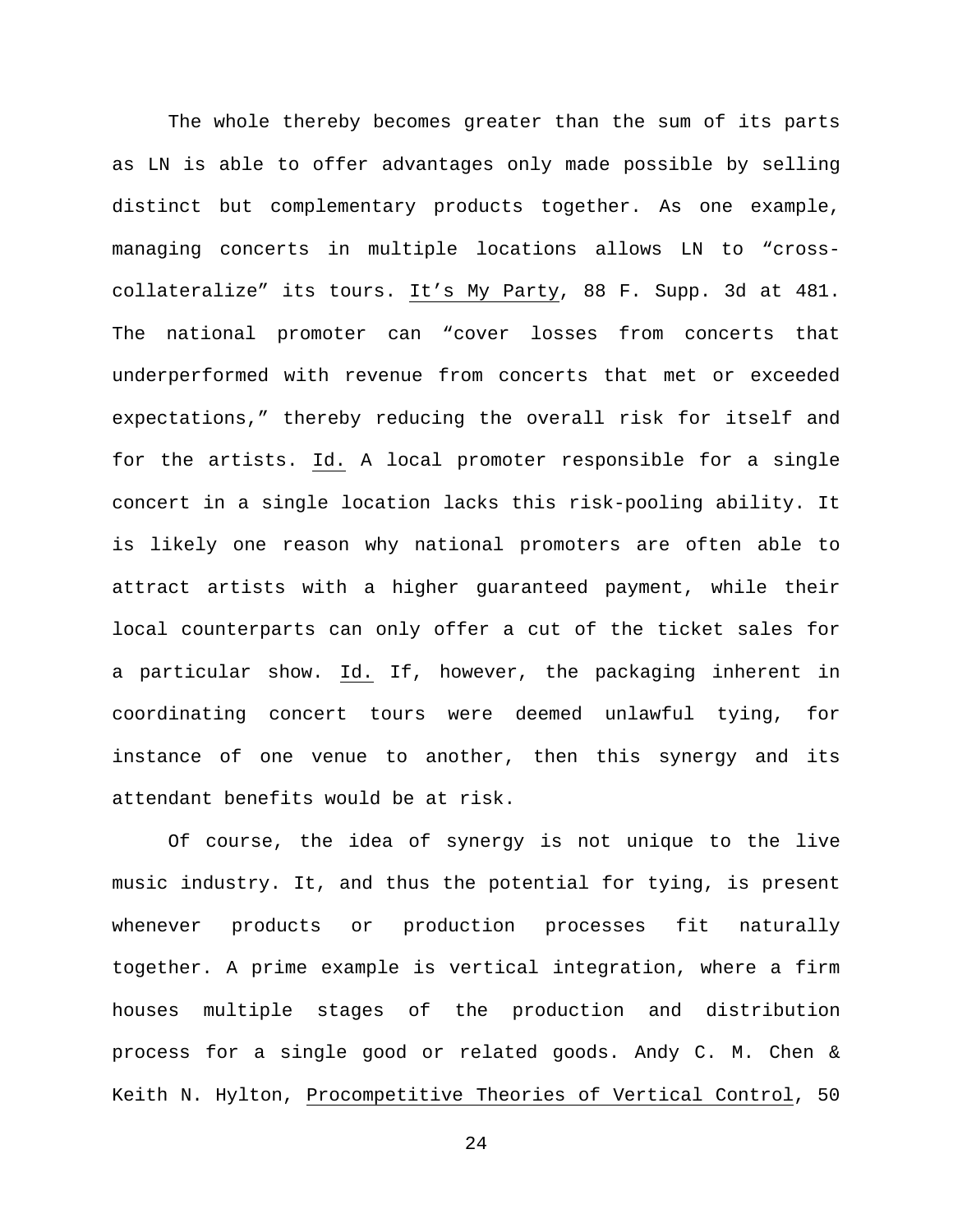Hastings L.J. 573, 578 (1999). Take a computer manufacturer, for example, that "makes its own steel, types its own documents, creates and places its own advertising, transports the finished product to dealers, or repairs the product in the hands of consumers. To that extent it 'forecloses' independent makers of steel or suppliers of typing, advertising, transportation or repair services." Areeda & Hovenkamp, supra, at ¶ 1700j1. One could conceivably accuse the vertically integrated manufacturer of tying those goods and services together in selling the end product, the computer.

And yet it is no surprise that vertical integration has generally been permitted despite its apparent similarity to tying. See id. (noting antitrust law's tolerance of vertical integration); Roger D. Blair & David L. Kaserman, Vertical Integration, Tying, and Antitrust Policy, 68 Am. Econ. Rev. 397 (discussing the functional similarities between tying and vertical integration). A single firm incorporating separate but closely related production processes can often be far more efficient than various independent entities transacting to produce the same good or bundle of goods. See Jefferson Parish, 466 U.S. at 41 (O'Connor, J., concurring in judgment) (quoting Fortner Enters. v. U.S. Steel Corp., 394 U.S. 495, 514 n.9 (White, J., dissenting) (1969)). With advances in modern technology comes even greater potential for efficient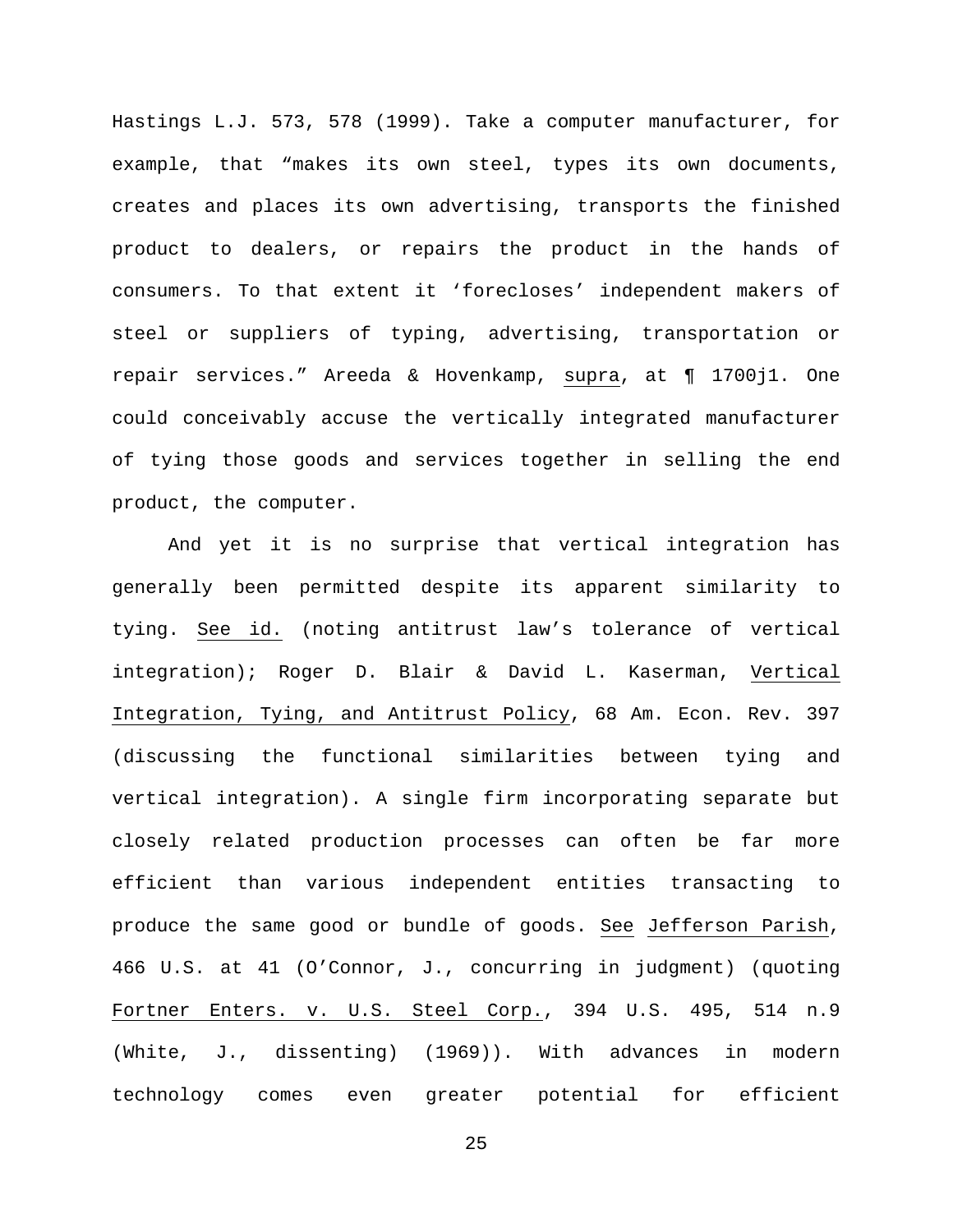integration, increased compatibility among products, and ties that are technological as much as or more than contractual. See Areeda & Hovenkamp, supra, at ¶ 1701d. It would be unfortunate if an overly aggressive tying doctrine were to impede that innovation.

Because concert venues and promotion are not technically part of the same production process, this may not be a case involving vertical integration per se. Nonetheless, one can see how IMP's expansive tying definition could chill constructive forms of integration. Unable to sell goods and products as a single unit, businesses may have little reason to consolidate underlying production processes and promotional strategies no matter how efficiently they fit together. The eventual outcome would be a strange world in which sellers go out of their way to isolate their own products and different components of their production and promotion processes from one other.

The ultimate victim in that scenario would be the consumer and his ability to freely contract for desired goods and services. So long as a transaction is free from coercion, the consumer has every right to walk away from package deals or demand more from the seller. It is paternalistic for either a competitor or the court to just assume that taking two products together is not the result of independent decision-making. See Microsoft, 253 F.3d at 87-88 (reiterating consumer choice as the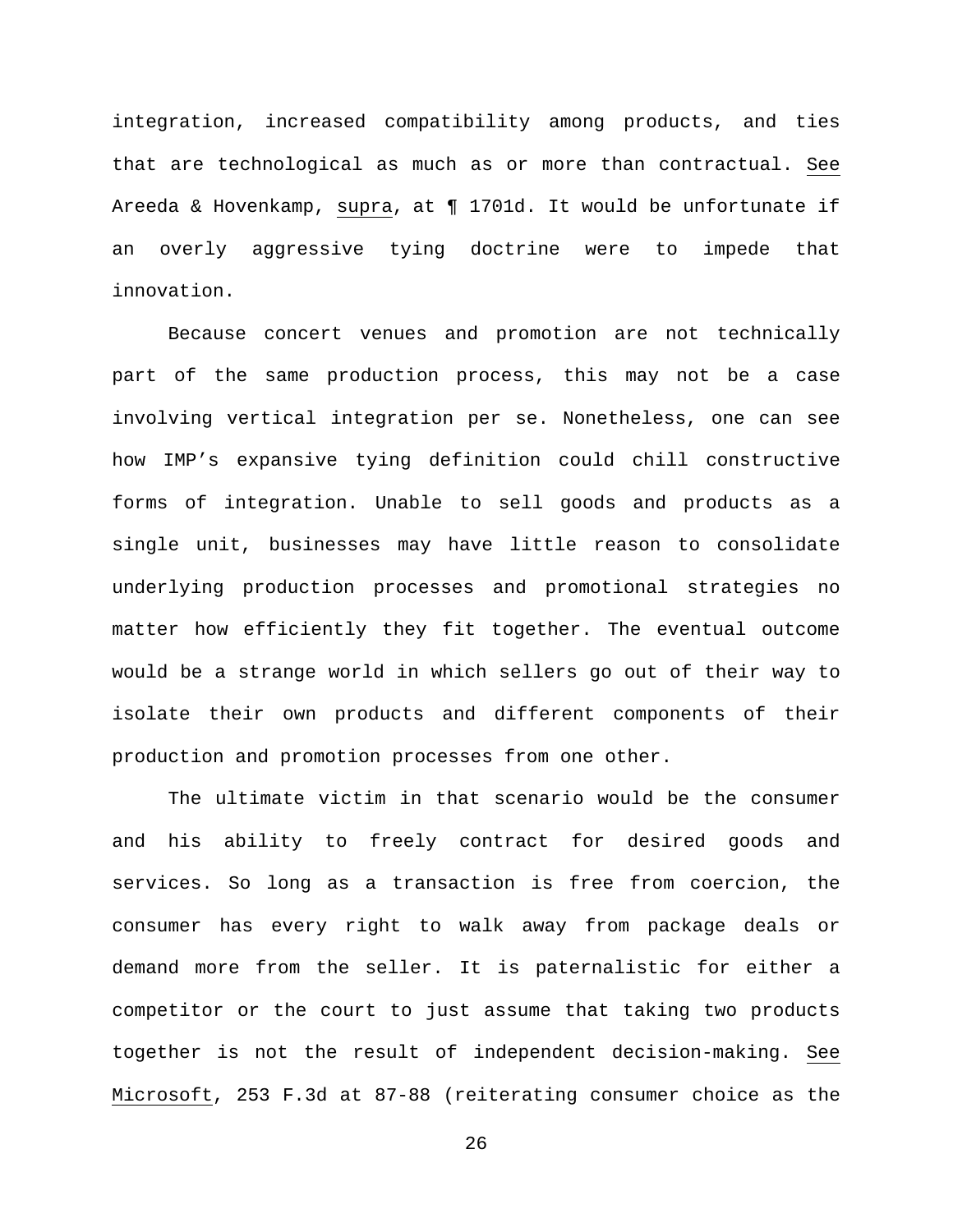touchstone of tying doctrine and the need to assess whether consumers prefer to buy products together).

From its market definitions to its descriptions of anticompetitive conduct, IMP's entire case sets up a David-and-Goliath battle between an industry behemoth and its regional challenger. The tying argument in particular is predicated on the fact that LN can leverage its sprawling national network of promoters and venues to oblige artists to perform at Nissan. At certain points, the whole argument seems to turn on LN's dominant market position, on what LN is rather than what it did. It may be understandable as a matter of strategy for antitrust plaintiffs to target industry giants. Certainly, many such cases do require a finding of market power, and the evidence may show what it fails to show here, namely that the dominant player in an industry used that very domination for anticompetitive ends. See E.I. du Pont de Nemours & Co., 351 U.S. at 389-90 (focusing monopolization doctrine on the exercise of market power to foreclose fair competition).

And yet big is not invariably bad. An outsized market position may reflect nothing more than business success achieved through superior effort and sound strategy. See United States v. Grinnell Corp., 384 U.S. 563, 570-71 (1966). After all, the purpose of antitrust law is to penalize anticompetitive practices, not competitive success. Even monopoly power, long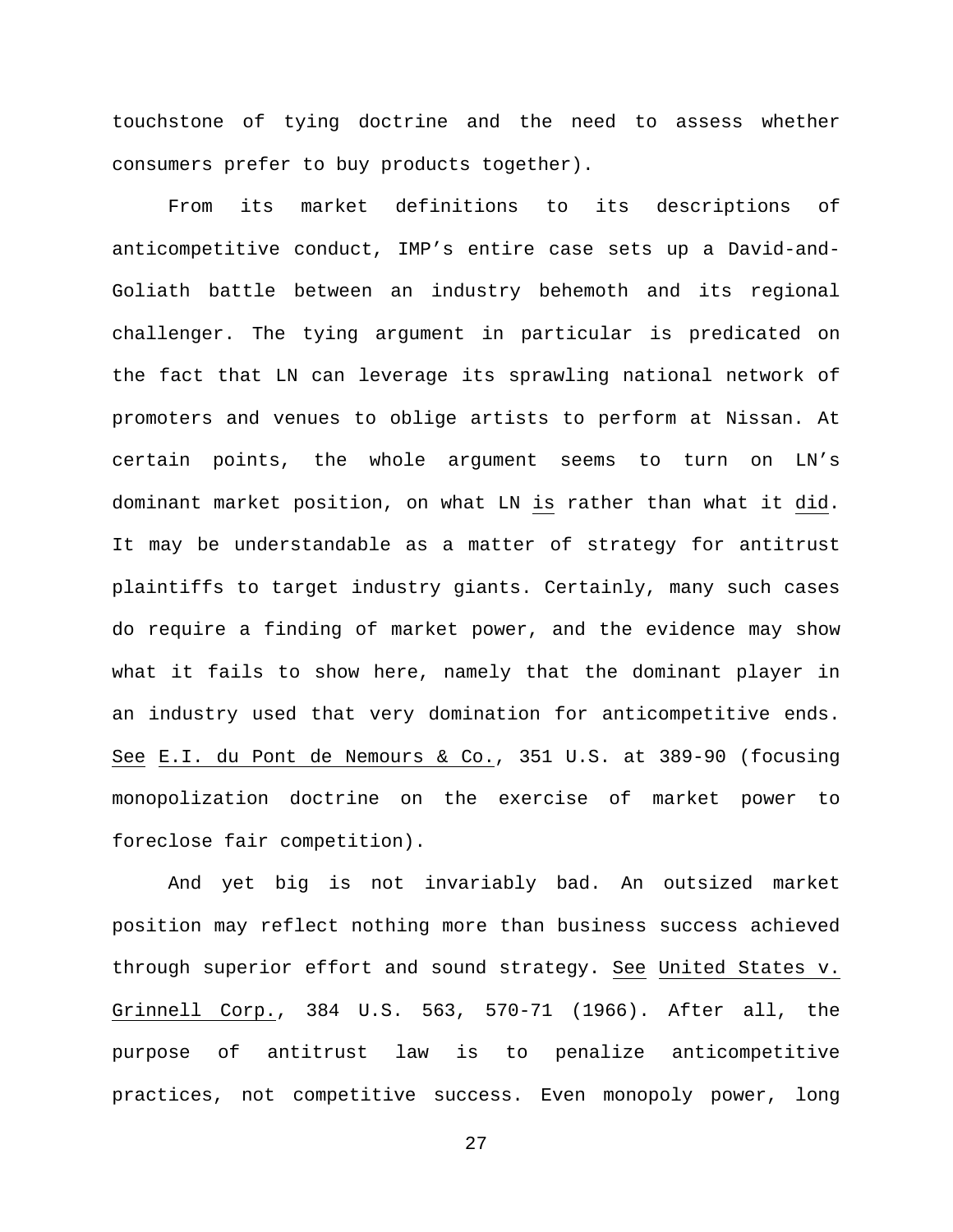considered a red flag in antitrust law, can under certain circumstances be a legitimate advantage:

> Firms may acquire monopoly power by establishing an infrastructure that renders them uniquely suited to serve their customers. Compelling such firms to share the source of their advantage is in some tension with the underlying purpose of antitrust law, since it may lessen the incentive for the monopolist, the rival, or<br>both to invest in those economically beneficial in those economically beneficial facilities.

Trinko, 540 U.S. at 407-08. LN invested heavily in developing just such an infrastructure, expanding beyond its core promotion business to acquire exclusive booking rights at concert venues nationwide and merging with a leading ticket vendor, Ticketmaster. The synergies among promotion, venues, and ticket sales, all of which serve to bring live music to the public, should be obvious.

In a world where the "big is bad" mantra reigns unquestioned, we would be left with separate tour promoters, separate venue operators, and separate ticket vendors, each with little incentive to interact or join with the others despite their natural affinities. See Fed. Trade Comm'n v. Proctor & Gamble Co., 386 U.S. 568, 597-98 (1967) (Harlan, J., concurring) (considering the possible efficiencies created by merging producers of complementary goods in adjacent markets). IMP's tying allegations thus threaten in the end to bring us three forms of strict economic segregation, first of products, then of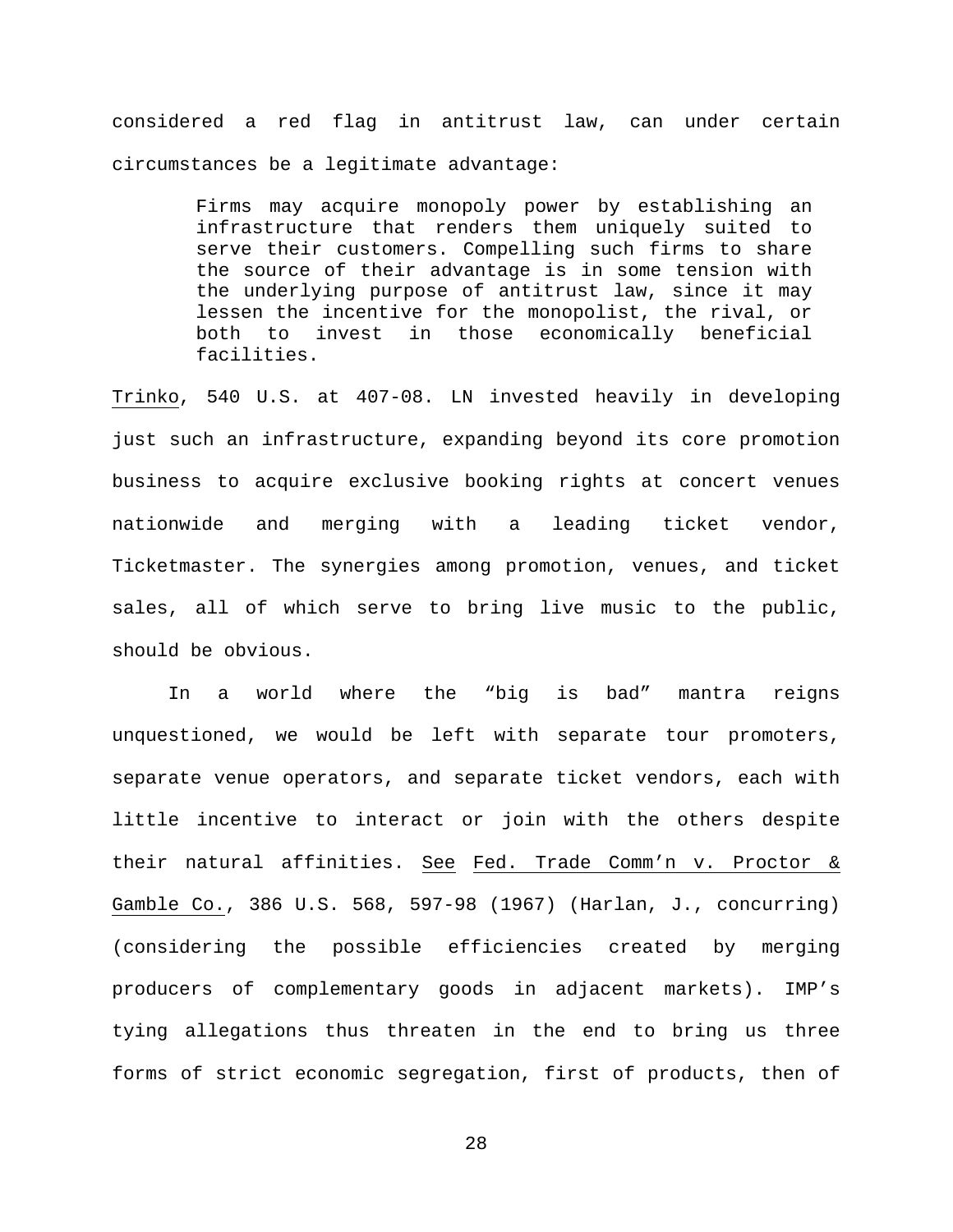production processes, and finally of producers in adjoining markets. It is not wholly fantastical to wonder if even ketchup and mustard, salt and pepper, forks and knives will have to bid each other adieu, doomed to solitary existences along the grocery aisle.

The Davids of the world need not hope for such a marketplace in order to thrive. Just as big is not necessarily bad, small is not necessarily weak. Even though national firms undoubtedly have an edge over smaller competitors and David may not triumph over Goliath everywhere, he can certainly hone his home court advantage. While LN was busily spreading its operations all over the country, IMP could have focused instead on branding itself as a uniquely attractive local outfit, striving to know the Washington-Baltimore audience better than any other promoter and deepening its relationships with local clubs, businesses, and media. As it is, IMP has in fact enjoyed much success at its Merriweather venue, hosting scores of major artists and doubling its revenue from \$11.8 million in 2006 to \$22.5 million in 2012. J.A. 827-40, 4908.

IMP's distortion of tying doctrine serves in fact as a potential template for any local business wishing to drive a national competitor out of its regional market. That template would prove particularly useful when, as in this case, the competition is on a local basis and the competitors are a mix of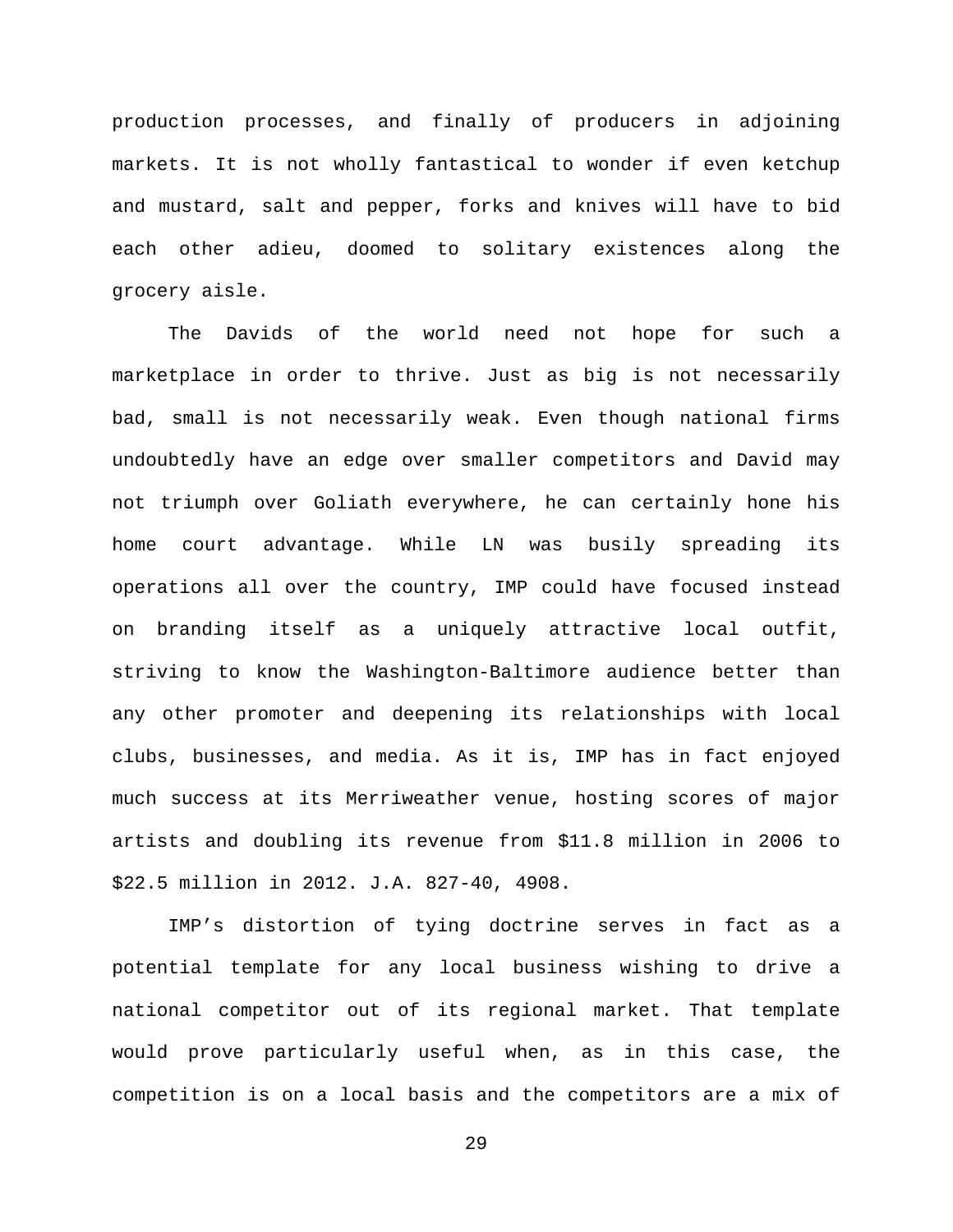national and local players. If offering products or services across a particular field is tying and if a national network is itself suspect when compared to the resources of a regional contender, then businesses have much less motivation to operate in multiple geographic markets. Why shoulder the costs of expansion when the specter of antitrust liability awaits?

Cornering the local Washington-Baltimore market may not have been far from IMP's mind. Seth Hurwitz, IMP's principal, has protested that "the scourge of the [live music] industry is too many shows." J.A. 1566. According to Hurwitz, LN was "paying way too much money just to keep [a] show away from [IMP]," and the bidding process for concerts –- the key mechanism for price competition among promoters -- made it "prohibitive to actually do a show and make money." J.A. 1560, 1562. To ease what it considered an excess of competition, Hurwitz sought to eliminate its archrival. He suggested either that LN "sell the Nissan/Jiffy Lube property" or that the two promoters "work together" to stop bidding against each other when bringing artists to the Washington-Baltimore area. J.A. 1560-62, 1570. After failing to collude with LN or expel it from the market, plaintiff turned to the next best option –- antitrust law.

This case thus captures the anticompetitive effects and consequences that can ironically arise from antitrust lawsuits. See Matsushita Elec. Indus., 475 U.S. at 594 (warning against